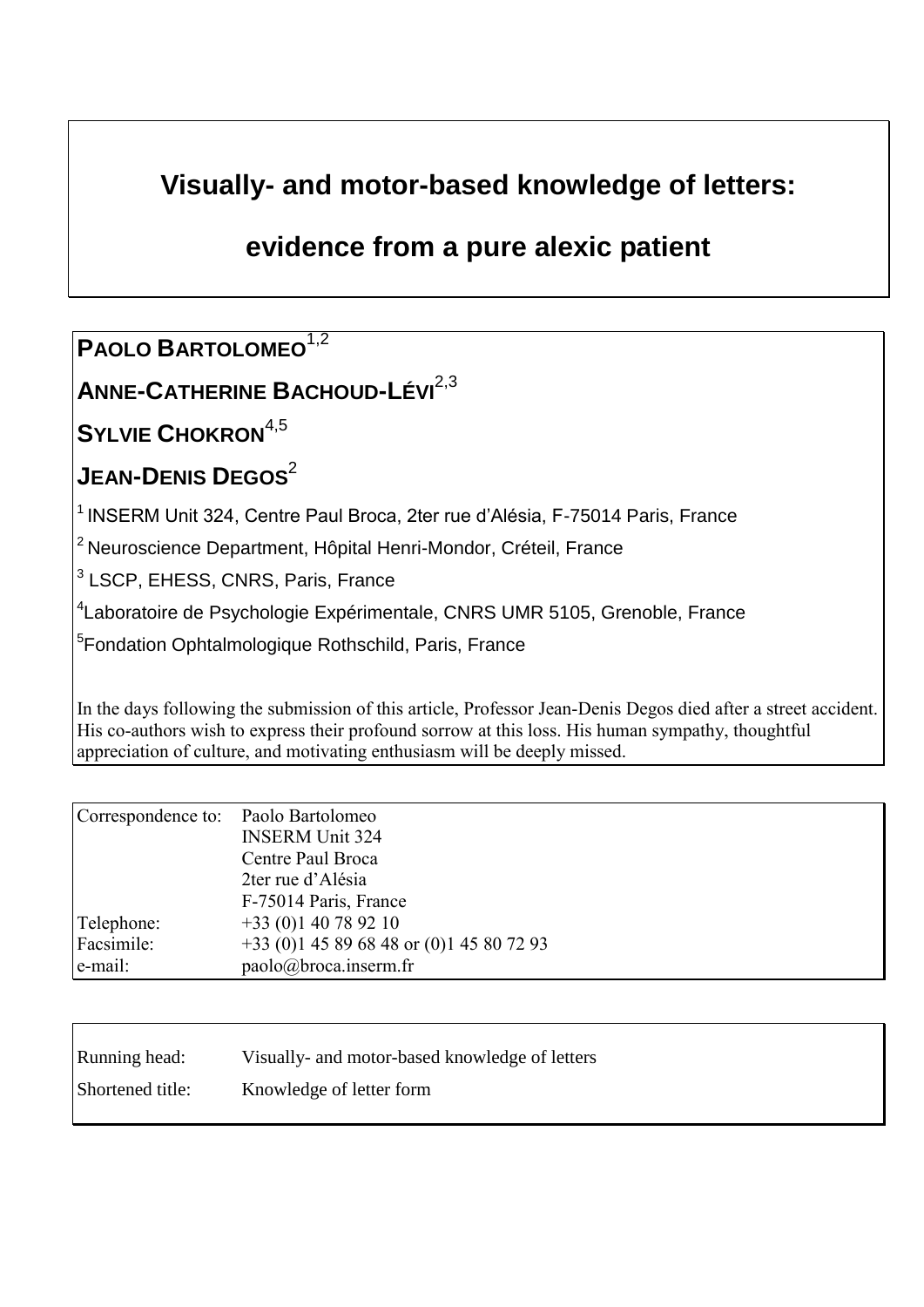#### **Abstract**

We describe a patient, VSB, whose reading was impaired as a consequence of a left temporal- parietal lesion, whereas writing was relatively preserved. At variance with other pure alexic patients described in the literature, VSB claimed to have become unable to mentally visualise letters and words. Indeed, his performance on a series of tests tapping visual mental imagery for orthographic material was severely impaired. However, performance on the same tests was dramatically ameliorated by allowing VSB to trace each item with his finger. Visual mental imagery for non-orthographic items was comparatively spared. The pattern of dissociation shown by VSB between impaired visual mental imagery and relatively preserved motor-based knowledge for orthographic material lends support to the view that separate codes, respectively based on visual appearance and on motor engrams, may be used to access knowledge of the visual form of letters and words.

**Keywords:** Pure alexia, Visual mental imagery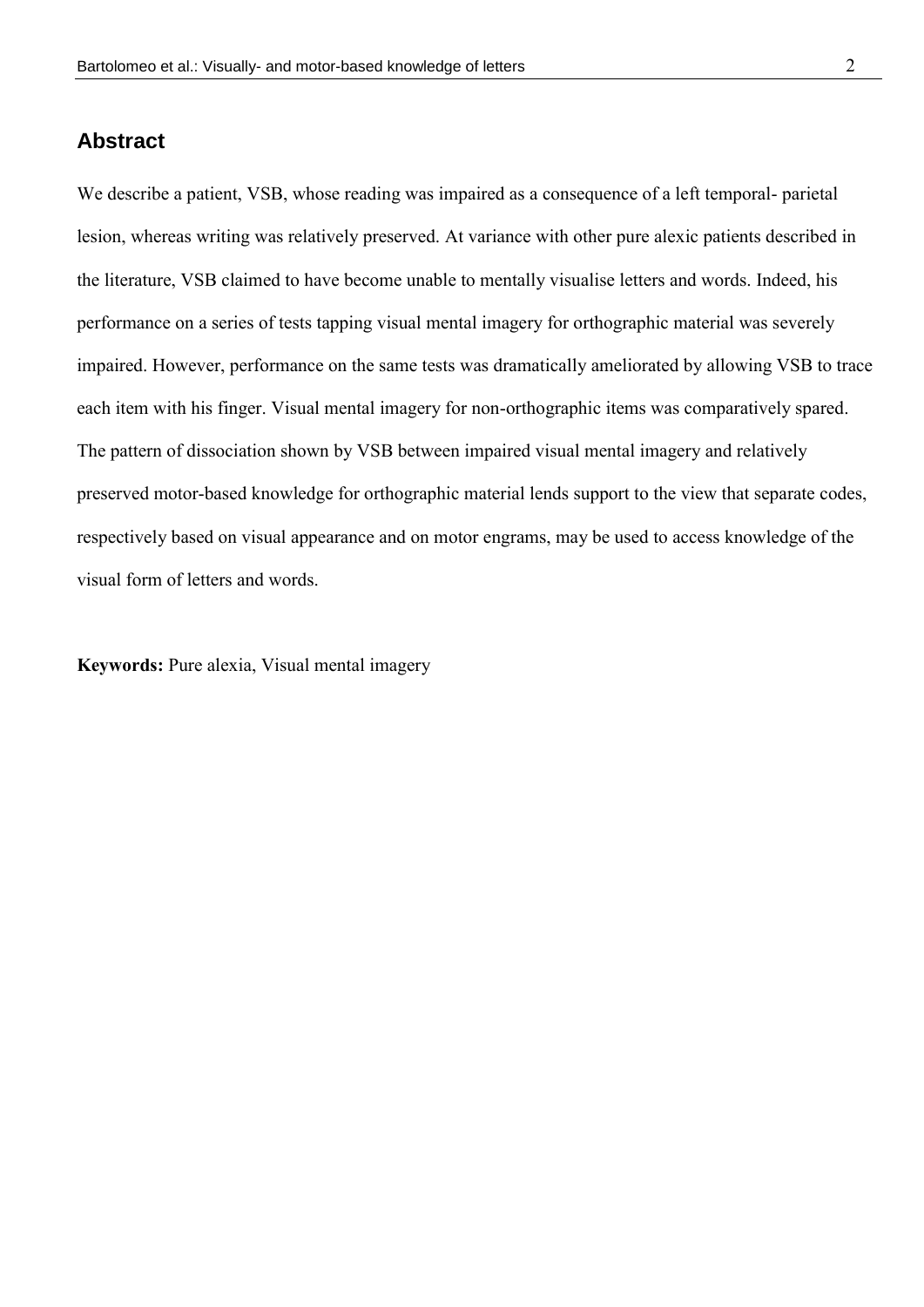#### **Introduction**

Visually presented letters and words constitute a particular class of visual objects for literate people. Left posterior brain damage can disrupt their processing in the relative absence of other deficits (and notably, with preserved writing), a disorder known as pure alexia. Demanding visual tests can uncover subtle abnormalities for non-orthographic material in pure alexic patients [9, 24, 27]. However, the reading disorder is typically the major complaint of these patients, and constitutes their main difficulty in everyday life. Patients with pure alexia can occasionally be unable to read even a single letter [20]. More often, they can identify letters, albeit with reduced speed and accuracy, and read words slowly and one letter at a time (letter-by-letter reading). As a consequence, they show a word length effect in oral word reading. Pure alexia might result from different functional deficits [48], but an impairment of visual letter identification has been repeatedly underlined [1, 4, 11, 47] (see [10] for review).

Does this difficulty in identifying visually presented letters reflect an impaired mental representation of the letters, or are these representations intact, as suggested by patients" preserved ability to write? To assess the integrity and the availability of visual representations, one may ask subjects to conjure up a mental image of the relevant object, and record their performance on a variety of tasks requiring processing of these visual mental images [see 38]. Unfortunately, visual knowledge of letters has rarely been explored in pure alexia. In those studies in which such an assessment has been made, patients were able to perform tasks requiring visual mental imagery of letters. For example, KQu [31], a pure alexic patient with impaired imagery for the form and colour of objects, performed in the normal range when asked to count the corners of upper-case letters, whose names were auditorily presented. Patient SP [47], who made errors on visual identification of words and single letters, could accurately describe the form of letters from memory, or answer to specific questions about the structural characteristics of letters. Similarly, patient CK [8], who was unable to identify letters and words on visual presentation, could nevertheless perform at ceiling several difficult tasks requiring the processing of visual mental images of orthographic material. Madame D, a pure alexic patient whose residual reading capacities were disrupted by a second, right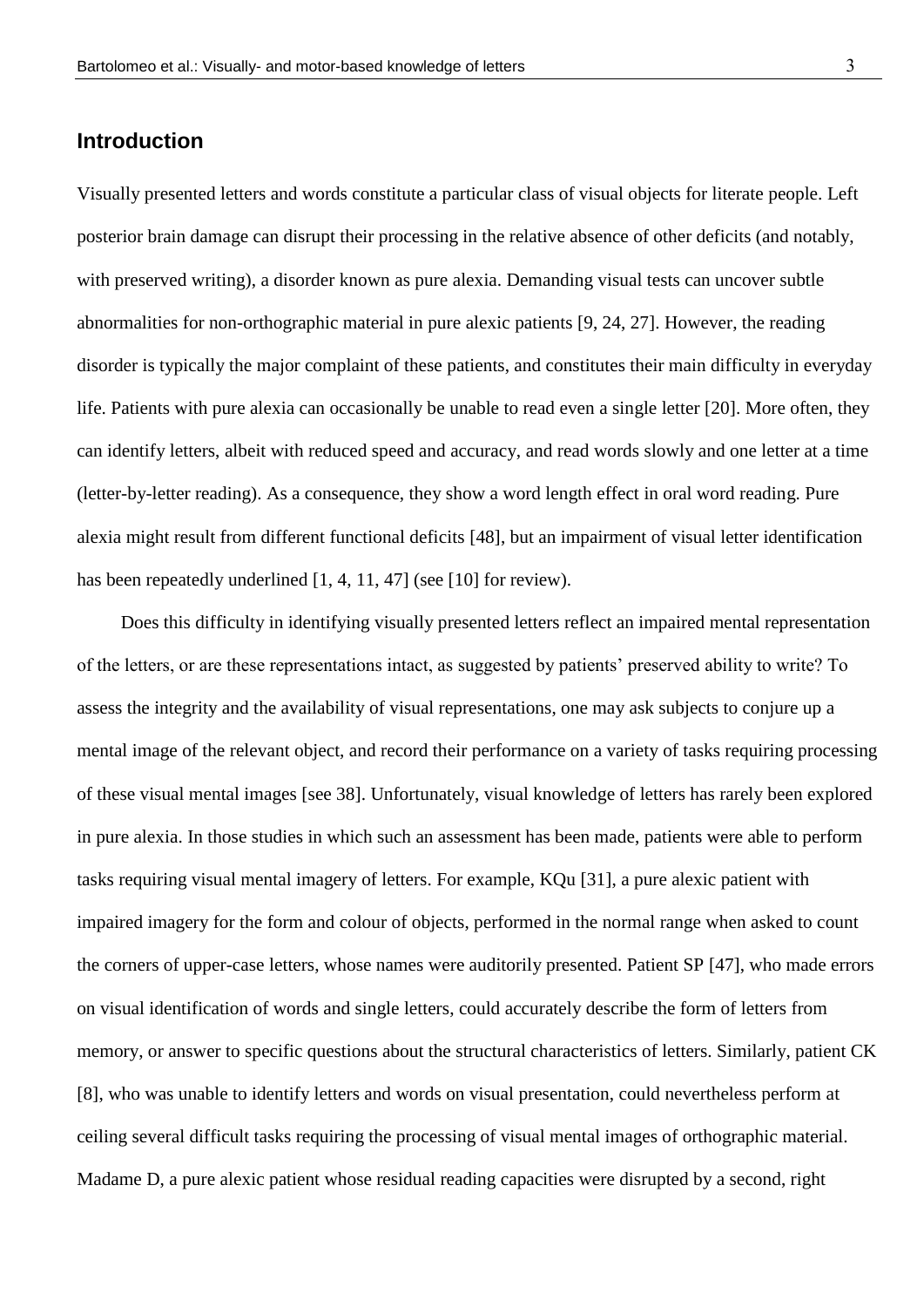hemisphere lesion [5], showed a similar pattern of dissociation between severely impaired visual identification of letters, words and digits, and intact visual mental imagery for these same visual entities [3].

In this latter study, it was suggested that mental imagery for letters might have a different status from visual knowledge of object form, faces and colours [see also 32], because letter imagery seems to rely on subtler spatial constraints as compared with these other visual items. Moreover, knowledge of letter form might be used for the motor act of writing. In support of this notion, an impairment of letter imagery has been described in agraphic patients with parietal lesions [16, 28, 42], rather than in pure alexic patients. Indeed, as Goldenberg [32] pointed out, when asked questions about the physical appearance of letters one may find oneself responding either by mentally reading or by mentally writing the relevant letter. Although the latter may be more common, Goldenberg [32] recognized the possibility that some alexic patients might show impaired letter imagery, provided that these patients rely primarily on mental reading to solve the letter imagery tasks.

Here we confirm this prediction by describing the case of an alexic patient with preserved writing who claimed to have lost the visual mental images of letters, and indeed showed severely impaired performance on tests tapping visual mental imagery for orthographic material. Interestingly, his performance was dramatically ameliorated when he was allowed to trace the contour of these items with his fingers. This pattern of performance suggests that at least two codes, one visually-based and the other motor-based, may be used to solve tasks requiring visual mental imagery of letters.

#### **Case report**

VSB, a 62-year-old cardiologist, was admitted to hospital because of a generalized convulsive crisis. A cerebral haematoma was discovered and surgically evacuated, leaving a residual lesion in the left temporal and parietal lobes (Fig. 1). After the acute phase of the disease, the patient was initially severely anomic and produced occasional phonemic paraphasias; these aphasic symptoms gradually improved. At the time of testing, VSB had a mild impairment of word finding leading to occasional semantic paraphasias or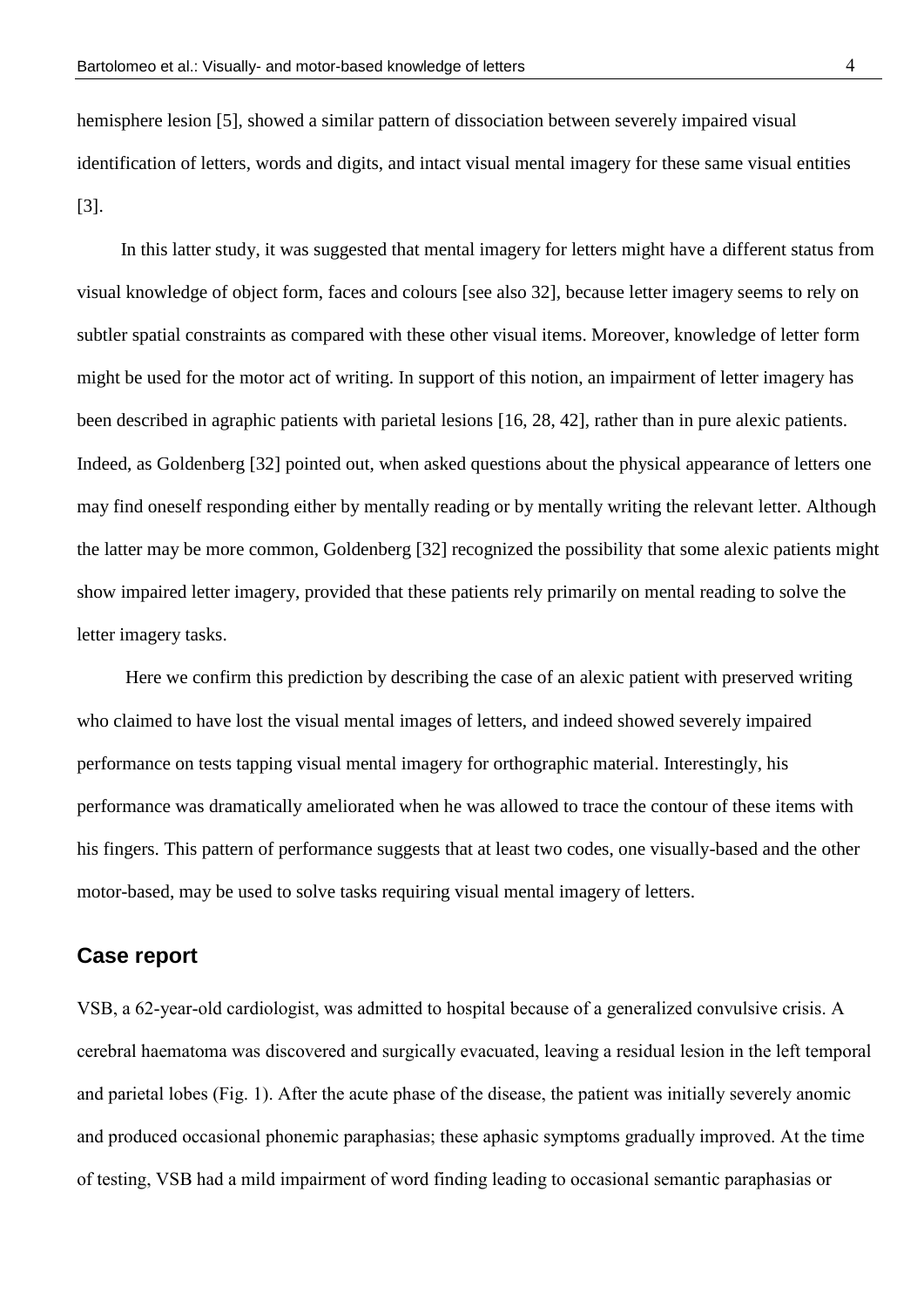circumlocutions. Writing was preserved, with occasional spelling errors (Fig. 2). VSB never showed problems in recognizing familiar faces.

Fig. 1 and 2 about here

===============

===============

He performed either at ceiling or in the normal range on all the subtests of the VOSP [56] (Table 1), thus showing normal visual processing in the domains probed by this battery.

Table 1 about here

===============

===============

VSB claimed to have normal colour vision. He could name with reasonable accuracy colour patches. He scored 100% correct on the Ishiara test for colour blindness [35] and proposed a reasonable order for the colour patches of the Farnsworth dichotomous test [25], producing a single error. The obtained order was as follows: 1, 2, 3, 4, 5, 6, 7, 15, 14, 13, 12, 11, 10, 9, 8.

#### **Reading tests**

**Word reading.** At the time of testing, VSB's only complaint was his reading disorder. We presented him with a list of 100 words, consisting of groups of 20 words of 4, 5, 6, 7 and 8 letters in length, printed in lower case on a paper strip. Half of the stimuli were high-frequency words (>50 per million from the Brulex database for French word counts [15]), half were low-frequency words (<13 per million). Accuracy and reading time were recorded manually by the examiner, who started a stopwatch upon stimulus presentation and stopped it when the response was complete. VSB read slowly and letter by letter, with frequent hesitations. He read 84 out of 100 words correctly. A word length effect was present (Fig. 3), with reading time increasing by about 3.7 sec for the  $5<sup>th</sup>$  and  $6<sup>th</sup>$  letter. The word length effect was less evident for longer words, perhaps because it was concealed by guessing. Reading time was also influenced by lexical frequency; high-frequency words evoked faster responses (12.9 sec) than low-frequency words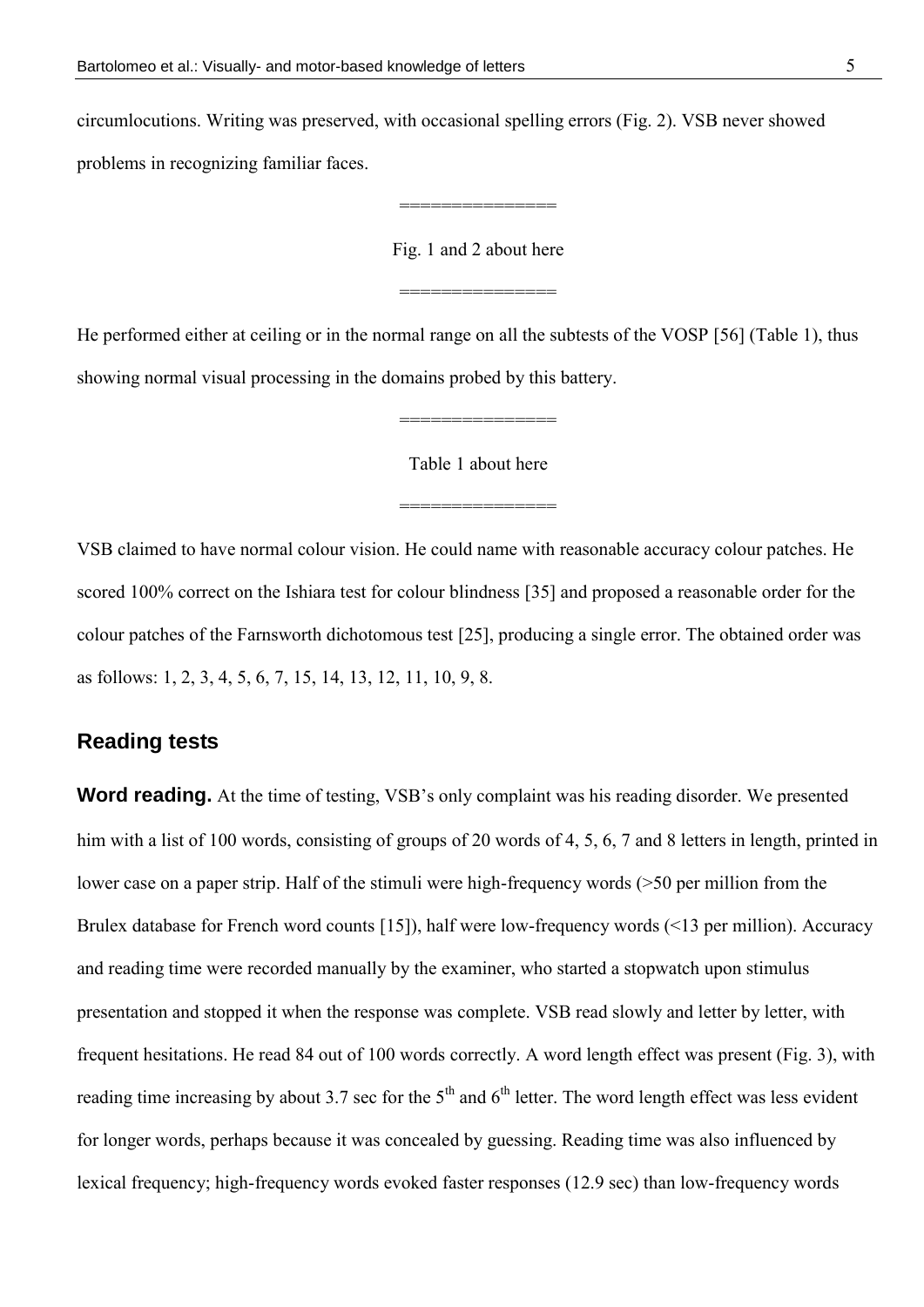(18.4 sec), t(82)=2.14, p<0.05. VSB thus showed the common reading profile of pure alexic patients [see 10].

#### Fig. 3 about here

===============

===============

**Letter and digit reading.** VSB was asked to read lower- and uppercase letters and digits presented in isolation on a paper sheet, printed in Times New Roman 48. He was slow and hesitating, taking 2-3 seconds per item, but was eventually able to read 25/26 lowercase letters (error:  $y \rightarrow 'x'$ ), 24/26 uppercase letters (errors:  $P \rightarrow 'R', Q \rightarrow 'S'$ ), and the totality of the digits.

### **Imagery of orthographic material**

Unless otherwise mentioned, VSB"s performance in imagery tests was contrasted with that of six righthanded individuals without brain damage, aged 48-77 years (mean, 64.00; SD, 13.33).

**Uppercase letter imagery.** We asked subjects to state from memory whether uppercase letters named by the examiner contained any curved lines [14]. All the letters of the French alphabet were presented. VSB performed this task twice, on two separate occasions (Table 2).

Table 2 about here

===============

===============

On both occasions, his performance did not significantly differ from chance,  $\chi^2(1) \le 2.93$ . For example, he said that the letter *S* has only straight lines. On a third occasion, we allowed him to trace the contour of the letter with his finger on the table. This time, his responses were faultless (26/26 correct), with only slight hesitation for *U* and *K*.

**Mental letter construction.** Subjects were required to identify uppercase letters which they had to mentally construct following oral instructions. We developed a French version of this test devised by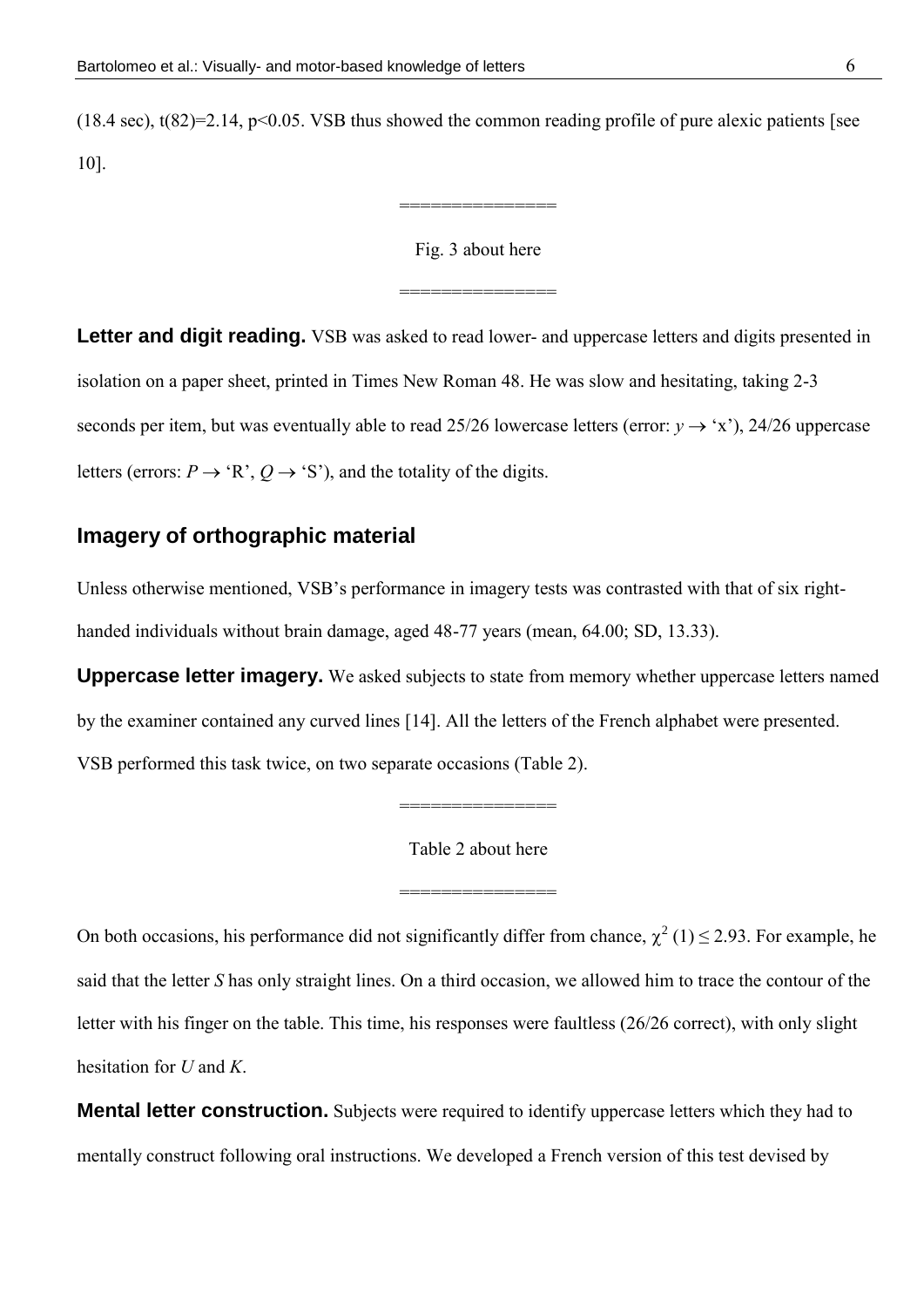Morris Moscovitch [8]. A question was asked for every letter of the alphabet (e.g., "Take the letter V, turn it upside down. Put a horizontal line through the middle of it. What is the result?"). VSB claimed to be unable to visualise the letters while he was trying to mentally construct them. "It's blurred, it's strange", were his comments. He hesitated before producing a frequently incorrect response. For example, when asked to imagine a *Q*, and to take away the small stroke at the bottom, he said that the result was "I". He sometimes tried to draw the items with his finger on the table in front of him, a strategy which we discouraged. Eventually, he gave only five corrects responses.

To ascertain that his defective performance on this task did not depend on a failure to understand the instructions (which were indeed complex for some of the items, see the Appendix in [8]), we asked VSB to perform the same task again, this time allowing him to follow the instructions by drawing the letters on a paper with a pencil. In this condition, his performance rose to 21/26 (81%) correct, which is fairly satisfactory, taking into account his alexia and the controls" level of performance on the version of the task performed without visual aid (see Table 2).

**Lowercase letter imagery.** We invited subjects to state from memory whether lowercase letters named by the examiner contained an ascender (e.g., b, h), a descender (p, g), or neither (m, e). Again, all the letters of the alphabet were presented. VSB"s performance was severely defective, because he gave only five correct responses. Also in this case we subsequently allowed the patient to use his finger to draw on the table the letters. Again, this strategy dramatically improved his performance (see Table 2). While still defective as contrasted to controls' performance, the strategy of tracing the letters led to a statistically significant improvement in VSB's performance,  $\chi^2$  (1) = 7.99 (continuity-corrected), p<0.005.

**Word imagery.** A list of 40 words was prepared. Ten contained one or more letters with an ascender (e.g., b, h), ten contained one or more letters with a descender (p, g), ten contained letters with both ascenders and descenders, and ten contained letters with neither. Subjects listened to the words one at a time, and had to state from memory whether the word contained vertically long letters or not, and, if so, whether the letter(s) crossed the higher or the lower boundary of the line [57]. VSB performed this task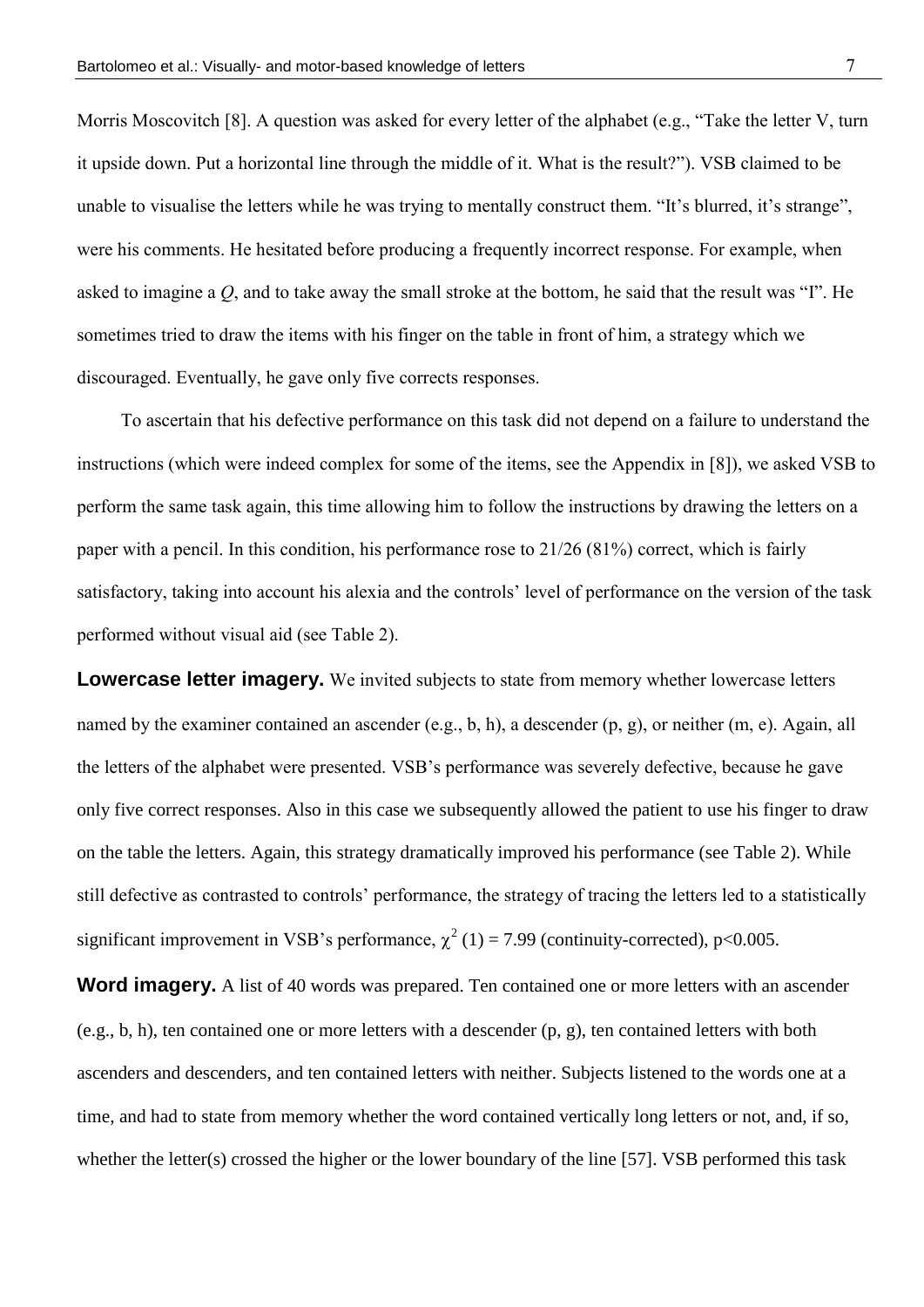twice, on separate test sessions. The first time he scored 55% correct. The second time was during a relatively late test session, and, though still claiming of being unable to visualise the words in his mind"s eye, VSB often could not help tracing the words with his finger on the table. Despite this strategy (which we were not able to prevent), his performance remained defective (see Table 2). Most of his errors on this session (n=7) concerned words that crossed both the inferior and the superior borders, and presumably arose because VSB produced an "ascender" or "descender" response as soon as he encountered one such letter while tracing the words, without completing the tracing to see whether a letter from another category was present.

#### **Imagery of non-orthographic material**

Although the present study is primarily concerned with imagery for orthographic material, we tested VSB on a variety of tasks tapping visual mental imagery abilities for object form, object colour, faces, and spatial relationships. Neuropsychological evidence suggests that each of these imagery domains may be affected independently of the others [32]. The patterns of co-occurrence of different imagery and perceptual deficits may ultimately shed light on the mechanisms of mental imagery abilities and on their relationships with perceptual processes [3, 23]. VSB claimed to be able to visually imagine nonorthographic items, and indeed showed normal or near-normal performance in the experimental tasks involving these items.

Table 3 about here

===============

===============

**Object form.** Table 3 shows the performance of VSB and the control subjects on imagery tests for object form. Subjects were asked oral questions concerning the visual appearance of objects and animals. Subjects had to state from memory whether the object corresponding to the name spoken by the examiner (e.g., a mug) was higher than it is wide or wider than it is high [see 41]. Another list of pairs of object names was presented, the subjects having this time to state which object had a larger size [see 53]. In a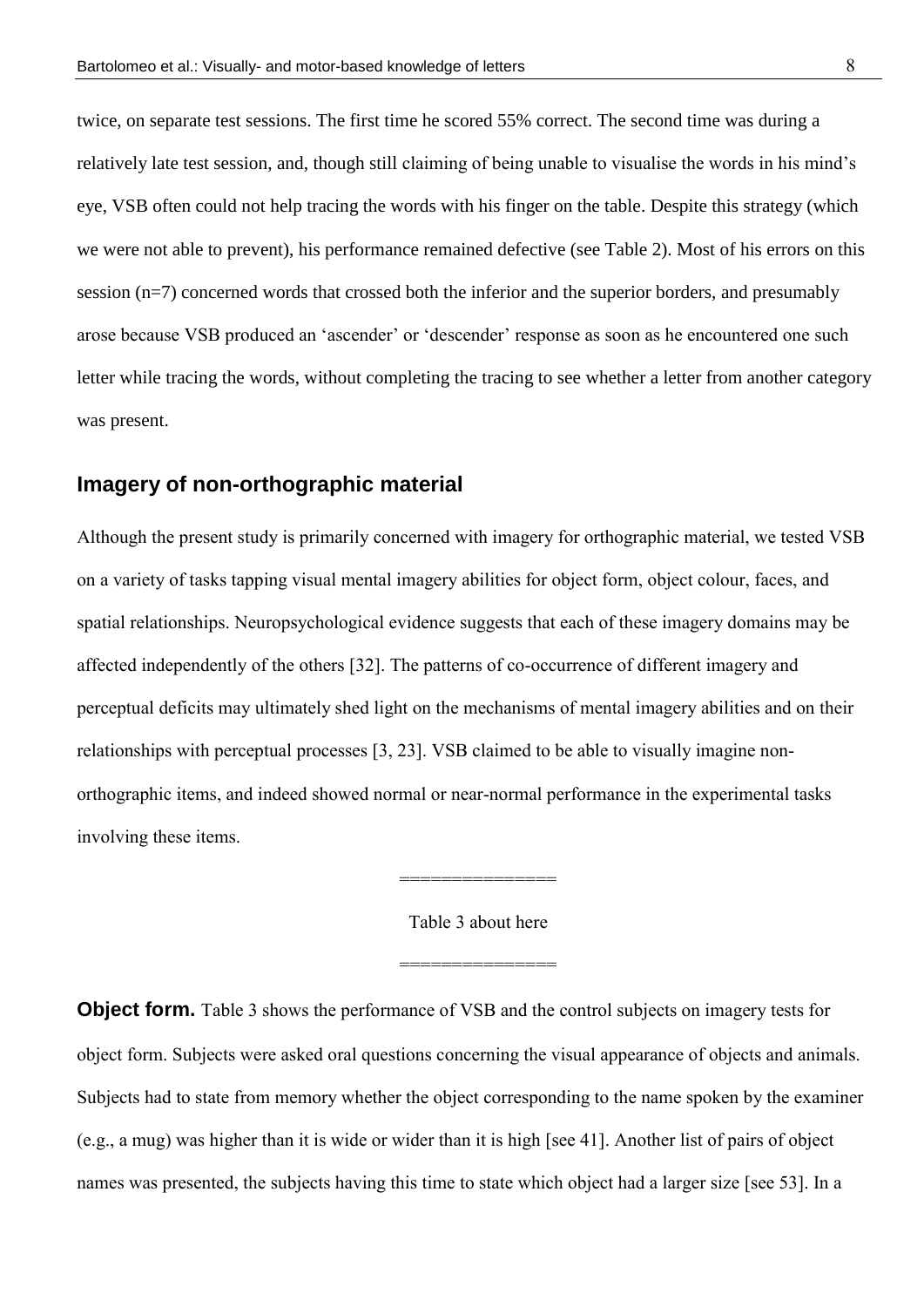third task, animal names were orally presented (e.g., deer), subjects having to judge from memory whether each animal is larger or smaller than a goat [see 41]. Finally, pairs of names referring to morphologically similar objects (e.g., nail/screw) were presented orally, and subjects had to state which visual detail was typically different between the objects referred to by the members of each pair [see 18]. VSB performed this task twice on separate occasions. He performed all these task at ceiling or in the normal range, except for the "discriminating detail" test, in which he made one more mistake than the worst performance of controls. However, at a subsequent retest VSB"s performance on this task was found normal.

**Colour.** Fifteen pairs of items were proposed verbally by the examiner [see 19]. Each pair was composed of objects of the same colour with a different hue (e.g., spinach/lettuce). Subjects were asked to say which of the items within a pair was lighter in colour. Results of colour imagery tests are reported in Table 4. VSB made one more error than the worst performance of 18 normal controls (mean age 62.88, SD 10.92). This result raises the possibility that imagery for colours, while phenomenally possible, was not perfectly intact in VSB. It must be noted, however, that most items in the mental hue discrimination tests concerned fruit or vegetables, items with which VSB was not particularly familiar. To further explore VSB"s imagery for colours, we asked him to say the typical colour of 20 orally presented items (e.g., elephant, fir, carrot). VSB"s performance in this task was errorless. In a further test, we presented him with plates containing a correctly coloured item among five incorrectly coloured copies (e.g., a yellow banana among green, blue, red, pink and violet ones). VSB performed this task in the range of five controls (mean age, 53.60 years; SD, 20.82).

Table 4 about here

===============

===============

**Faces.** We asked subjects questions about the overall shape of the face (round, oval, etc.), the shape of the nose (thin/large), and the shape of the lips (thin/fleshy) of famous faces (e.g., "Were Marilyn Monroe"s lips rather thin or fleshy?"). VSB performed this task in the normal range (see Table 5).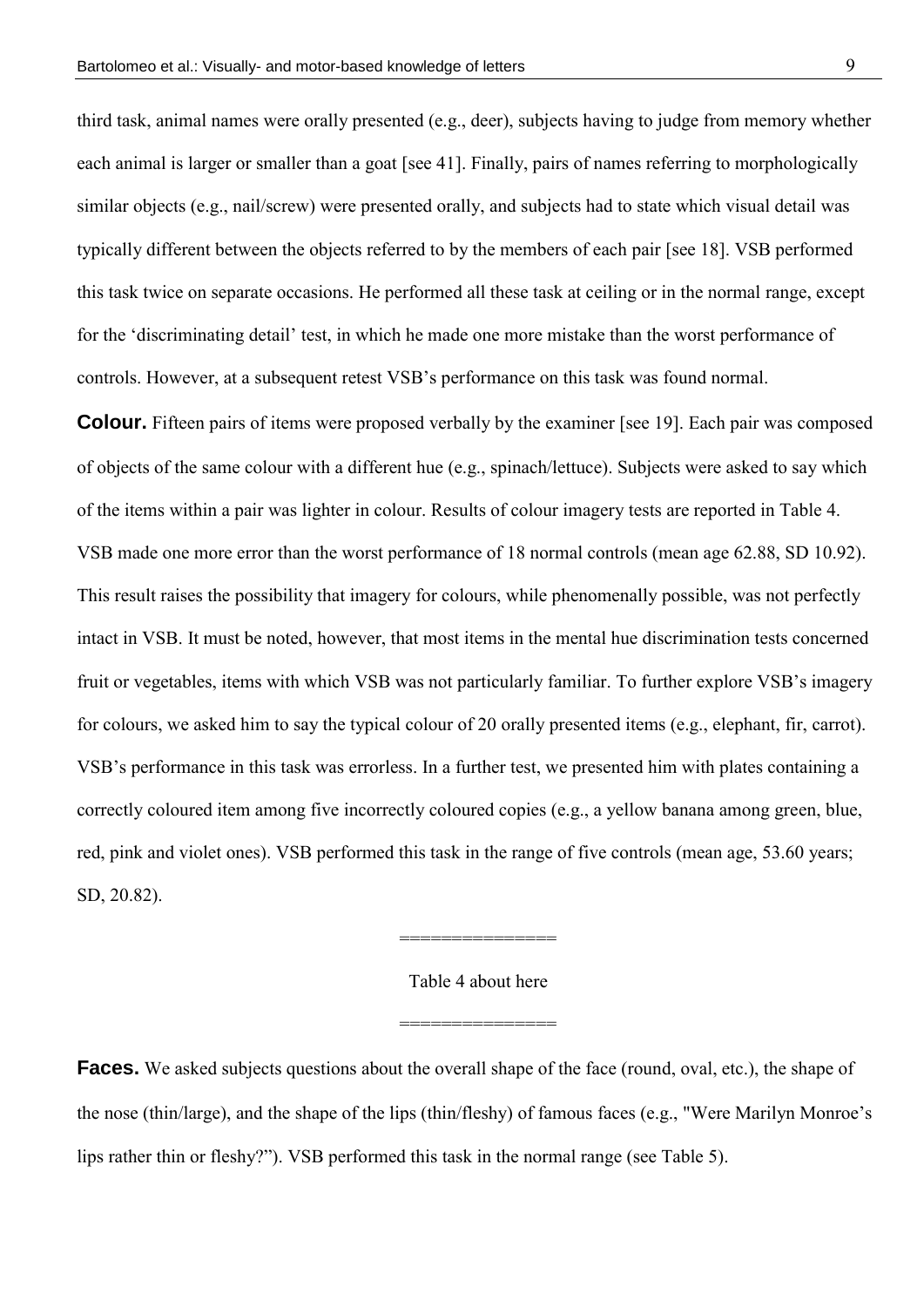#### Table 5 about here

===============

===============

**Spatial relationships.** VSB was perfectly oriented in space, and capable of getting to the test rooms at the Neurological Department of the Henri-Mondor Hospital on his own, after following a rather complex route. He claimed to be able to mentally imagine routes and places, of which he produced plausible descriptions. To collect evidence relevant to this issue, we asked VSB and ten control subjects (mean age 58.90, SD 6.84) to perform a task inspired by Finke and Pinker [26]. Subjects saw a pattern composed of either 3 or 4 dots randomly placed on a horizontal A4 sheet. In a "perceptual" condition, a central arrow was presented on the sheet, pointing either toward one of the dots, or toward an empty space between dots. The subjects' task was to determine whether the arrow pointed to one of the dots or not. For half of the items, the arrow pointed leftward, for the other half it pointed rightward. In an "imagery" condition, the stimulus and procedure were the same, except that subjects saw the arrow (printed on a different sheet) only after the dots had disappeared. In practice, a sheet containing only the dots was presented for 5 sec, followed by a blank sheet and by a sheet containing only the arrow. Subjects had thus to imagine the spatial position of the dots in order to perform the task. VSB performance (shown in Table 5) was faultless in the perceptual condition. In the imagery condition, he made ten errors, five for left- and five for right-directed arrows. This result was in the lower range of controls" performance.

#### **Discussion**

 $\overline{a}$ 

We described the case of VSB, a pure alexic patient with impaired knowledge of the visual appearance of letters and words. His knowledge of visual aspects of other items was comparatively preserved<sup>1</sup>, as was

 $<sup>1</sup>$  As reported in the Results section, VSB's performance was occasionally slightly impaired on tasks</sup> exploring shape and colour imagery. Such impairments would accord well with the literature on imagery in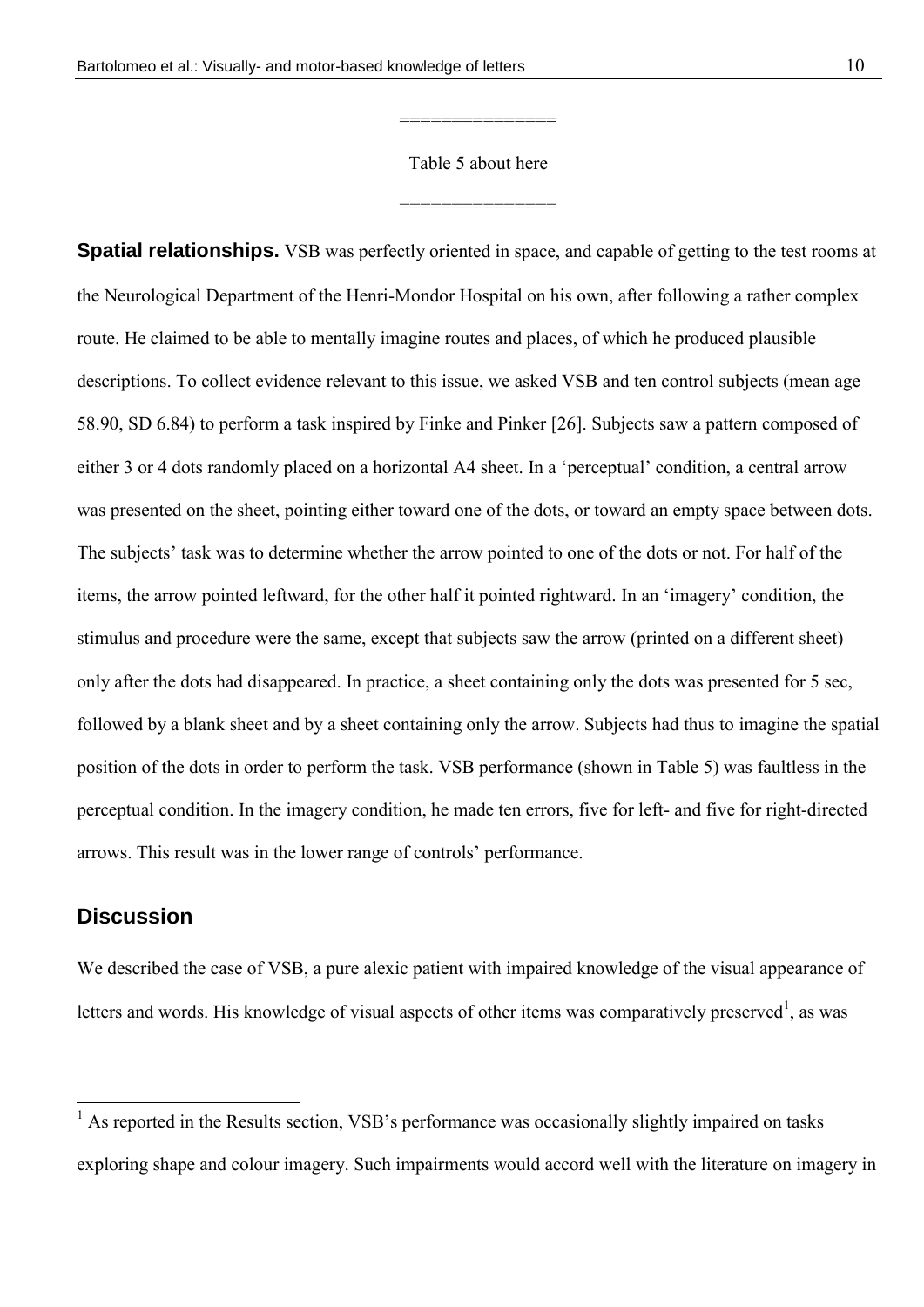mental imagery for spatial relationships. The pattern of dissociation shown by VSB between impaired visual mental imagery and relatively preserved motor-based knowledge for orthographic material suggests that separate codes, respectively based on visual appearance and on motor engrams, may be used to access knowledge of the visual form of letters and words.

To the best of our knowledge, this is the first observation of a relatively selective deficit of visual mental imagery for orthographic material in a patient with alexia without agraphia. The previously described cases of letter imagery deficits [16, 28, 42] had a concomitant writing disorder. Although our patient"s lesion extended to the parietal lobe, it apparently did not affect his ability to trace well-formed letters or words.

Crary and Heilman [16] reported the case of a patient who, after sustaining a high left parietal lesion, showed severely impaired performance in letter writing and concomitant, although apparently less severe, deficits of spatial imagery and of visual mental imagery for letters. These authors concluded that a "graphemic area" in the parietal lobe contains knowledge of the physical aspects of letters and is responsible for transcoding these features into the motor act of writing (see also [50]). Déjerine [20] proposed that the left angular gyrus contains the "optical images of letters", whose loss is one cause of agraphia. Our observation, that a deficit of letter imagery may be present in the absence of agraphia, and that motor rehearsal may help circumvent this deficit, suggests that separate codes may be used for representing the visual appearance and the motor programs associated with letters. Within this framework, it is conceivable that concomitant damage to these motor representations, as may have been the case for the Crary and Heilman patient, may aggravate a deficit of visual imagery for letters. Consistent with these notions, visual imagery for letters may be normal in agraphic patients with parietal damage [see, e.g., patient BT in Ref. 28].

patients with left temporal lesions [2]. However, VSB"s massive deficit of letter and word imagery was clearly disproportionate to these putative impairments.

 $\overline{a}$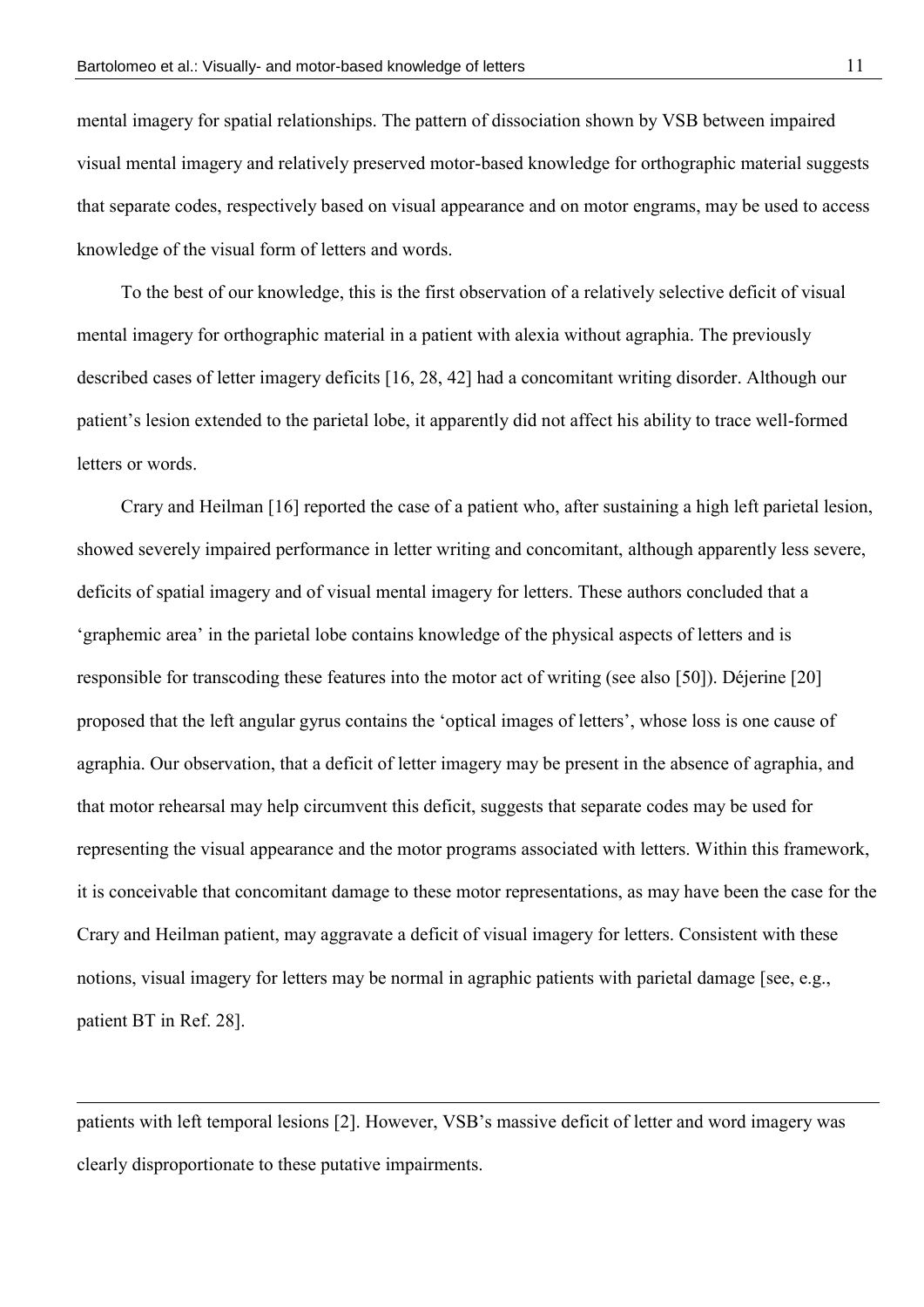$\overline{a}$ 

If, as suggested by the present results, different abilities underlie the knowledge of the visual aspect of letters and the spatio-motor programs used to trace them<sup>2</sup>, then one might expect that agraphic patients with selective deficits for the spatio-motor aspects of letters might use their spared visual knowledge of letters to improve their writing. Indeed, a Japanese patient with apraxic dysgraphia due to thalamic damage could use his intact visual images of kanji characters to write them by building the corresponding visual letter images and subsequently copying them on the sheet [46]. Conversely, pure alexic patients may learn to use their (intact) motor representations of letters in order to facilitate reading. As already noted by Déjerine [20], a patient with pure alexia, "who can neither read nor even re-read his own writings, can nevertheless manage to do so by using an artifice that involves his muscular sense. By following with his finger the contours of the letters of by tracing them on the palm of his hand, he can manage to spell letters and words" (p. 32). These strategies may be at the basis of the use of kinaesthetic reading in rehabilitation of pure alexia [51]. A particularly impressive case of spontaneous use of kinaesthetic reading in pure alexia comes from the report of patient Schneider<sup>3</sup> [30] (English translation in [21]), who had a reading impairment which allowed him to (slowly) read words when presented in free vision, but not tachistoscopically. "His reading was accomplished by a series of minute head- and hand-movements – he 'wrote' with his hand what his eyes saw"  $[30]$  (p. 317 of the English translation  $[21]$ ). As a matter of fact, reading, as well as visual object identification, was impossible if Schneider was prevented from adopting

 $2$  This notion leaves of course open the possibility that normal subjects may preferentially use a motorbased strategy to mentally solve problems related to the visual shape of letters [32, 40]. Why VSB did not spontaneously do so remains an open question (note, however, that after a few testing sessions he did began to spontaneously trace letters and words in the air or on the table, when questioned about their visual form).

<sup>&</sup>lt;sup>3</sup> A reviewer of the present article pointed out that the validity of this patient's symptoms has been doubted. As Teuber formulated in his obituary [55] to Kurt Goldstein, "Schneider … to some of us seemed like the platonic idea of a brain-injured patient than a patient himself" (p. 306).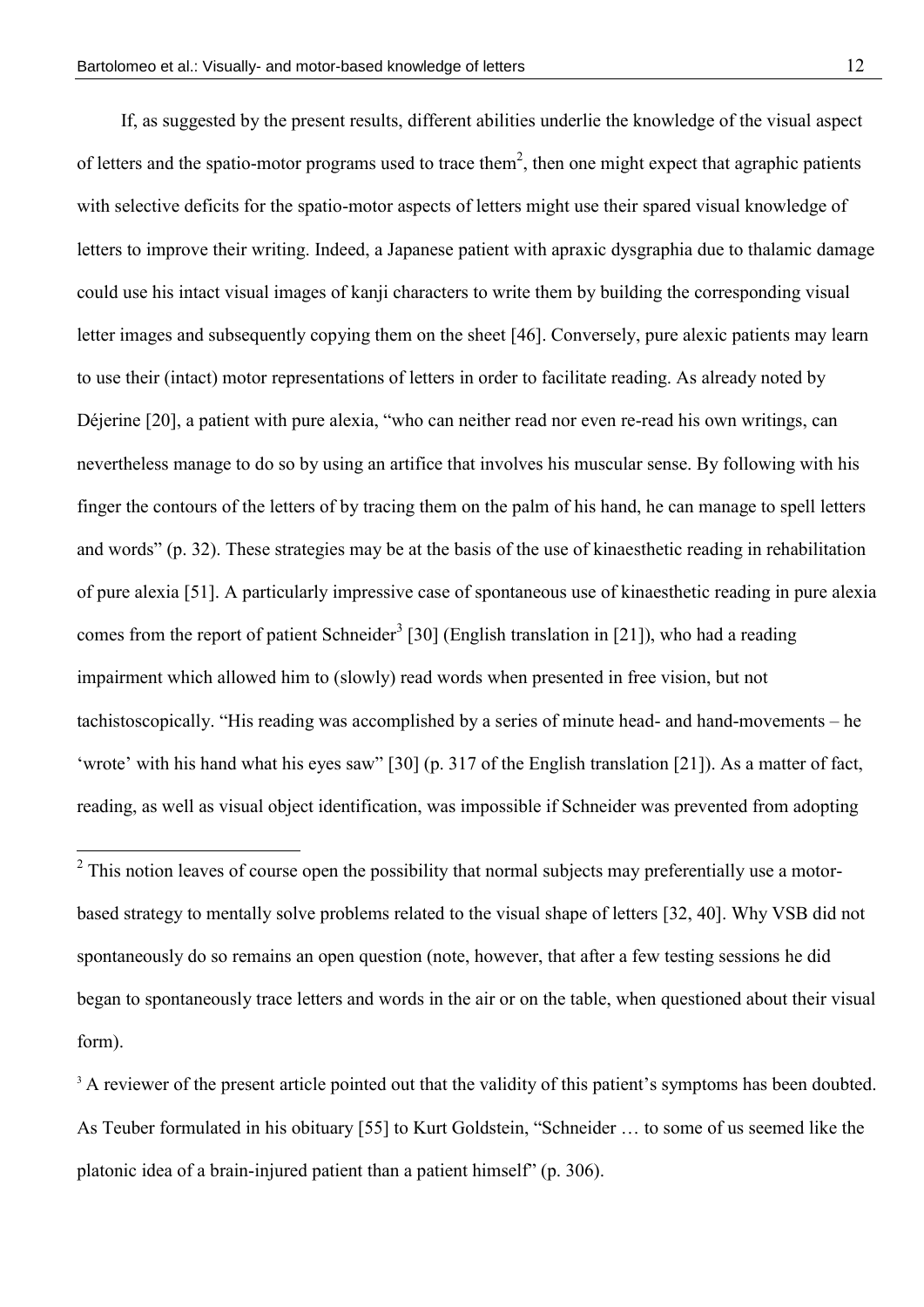this strategy (of which he was totally unaware) by impeding head or body movements. Although unfortunately there is no mention of visual imagery for letters in the Gelb and Goldstein report, Schneider claimed to have lost the ability of forming any visual image. Sirigu and Duhamel [54] recently reported on a patient (JB), who, after lesions to both temporal poles due to herpes simplex encephalitis, showed a pattern of performance for letter imagery similar to that of VSB. JB, who was unable to visualize objects, colours and faces (without corresponding deficits in perception), performed at chance when comparing upper-case letters on the basis of their imagined lower-case appearance, unless micro-movements of the fingers were allowed, which markedly improved his performance. In a similar way, he could solve tasks involving mental rotation of hands only when the task conditions encouraged covert motor processing.

According to the leading cognitive model of visual mental imagery [22, 39], visual mental images are produced by a retro-activation [17] of early visual cortices by more anterior areas, where semantic knowledge is stored. In the case of a perceptual deficit, a corresponding mental imagery deficit should cooccur, because "no other cortices, and certainly no other higher order, integrative cortices, are capable of supporting the recall of the perceptually impaired feature" [17, p. 33]. Recent neuropsychological evidence of double dissociations between perceptual and imagery abilities [3, 6-8, 12, 13, 36, 49] (see [33] and [2] for recent reviews) urges for a revision of this hypothesis, because the integrity of occipital visual areas seems far from being crucial for imagery abilities<sup>4</sup>. Our present results concur with other abundant evidence in suggesting that damage to downstream visual areas located in the temporal lobes is, instead, both necessary and sufficient to produce visual imagery deficits [13, 19, 43, 49, 52, 54]. In the domain of pure alexia, we see as particularly suggestive the contrast between the patterns of performance of Madame D [3], whose lesions affected BA 18, 19 and 37, and whose visual mental imagery for letters and words was entirely spared (despite her profound alexia), and of VSB, whose lesion extended much more anteriorly into the left temporal lobe, as well as into the parietal lobe, and who showed severely impaired

 $\overline{a}$ 

<sup>4</sup> Also, several neuroimaging studies [reviewed in 44] found no evidence of an increased activity in early visual cortices during visual mental imagery.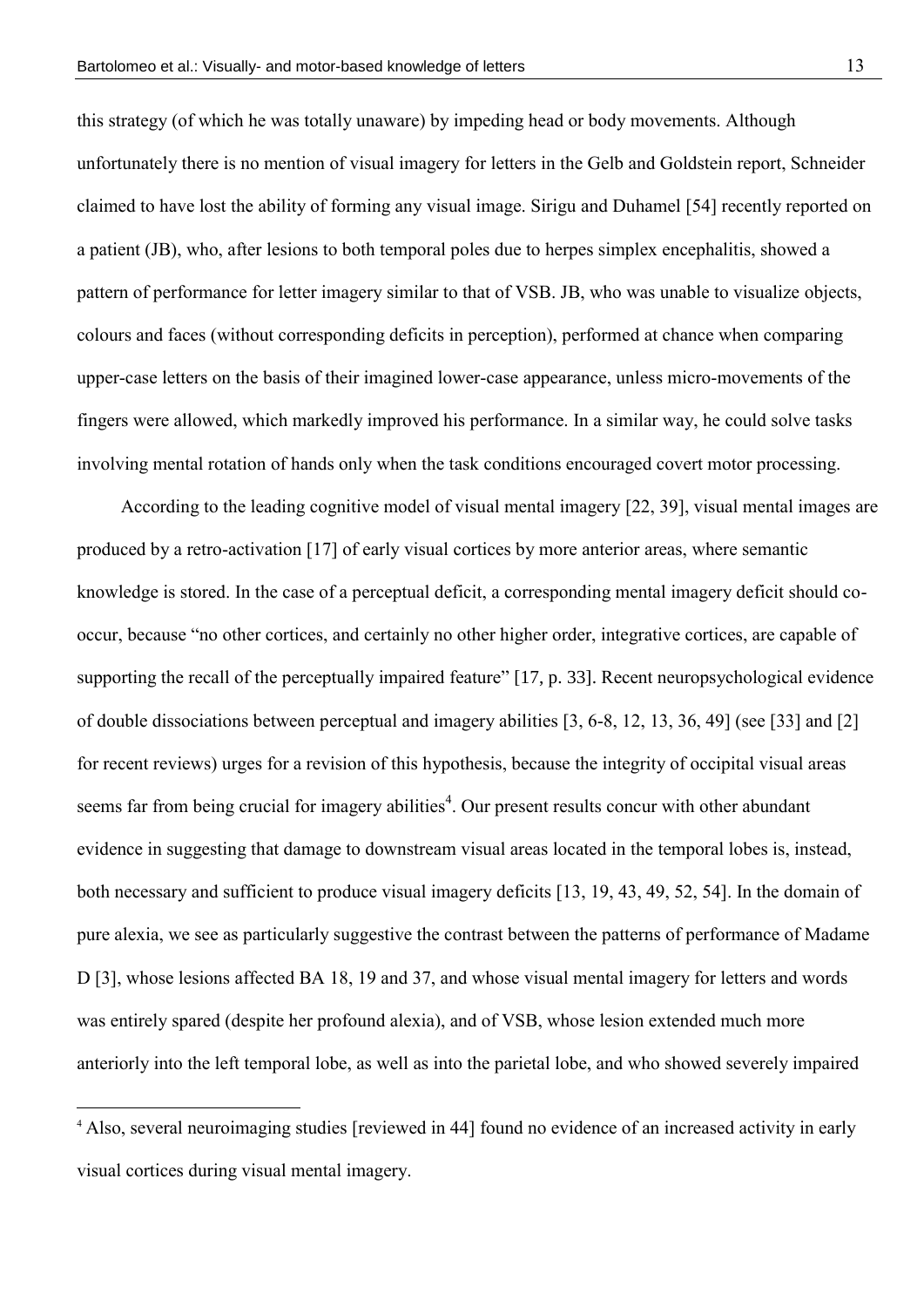imagery for the visual aspects of orthographic material. Structures including the infero-temporal cortex, the mesial temporo-limbic regions and perhaps the temporal pole might be critical for processing of knowledge based upon visual information [29, 45]. Damage to domain-specific regions [37] or circuits [34] in the ventral temporal lobe might thus contribute to the occurring of selective deficits of visually-based knowledge.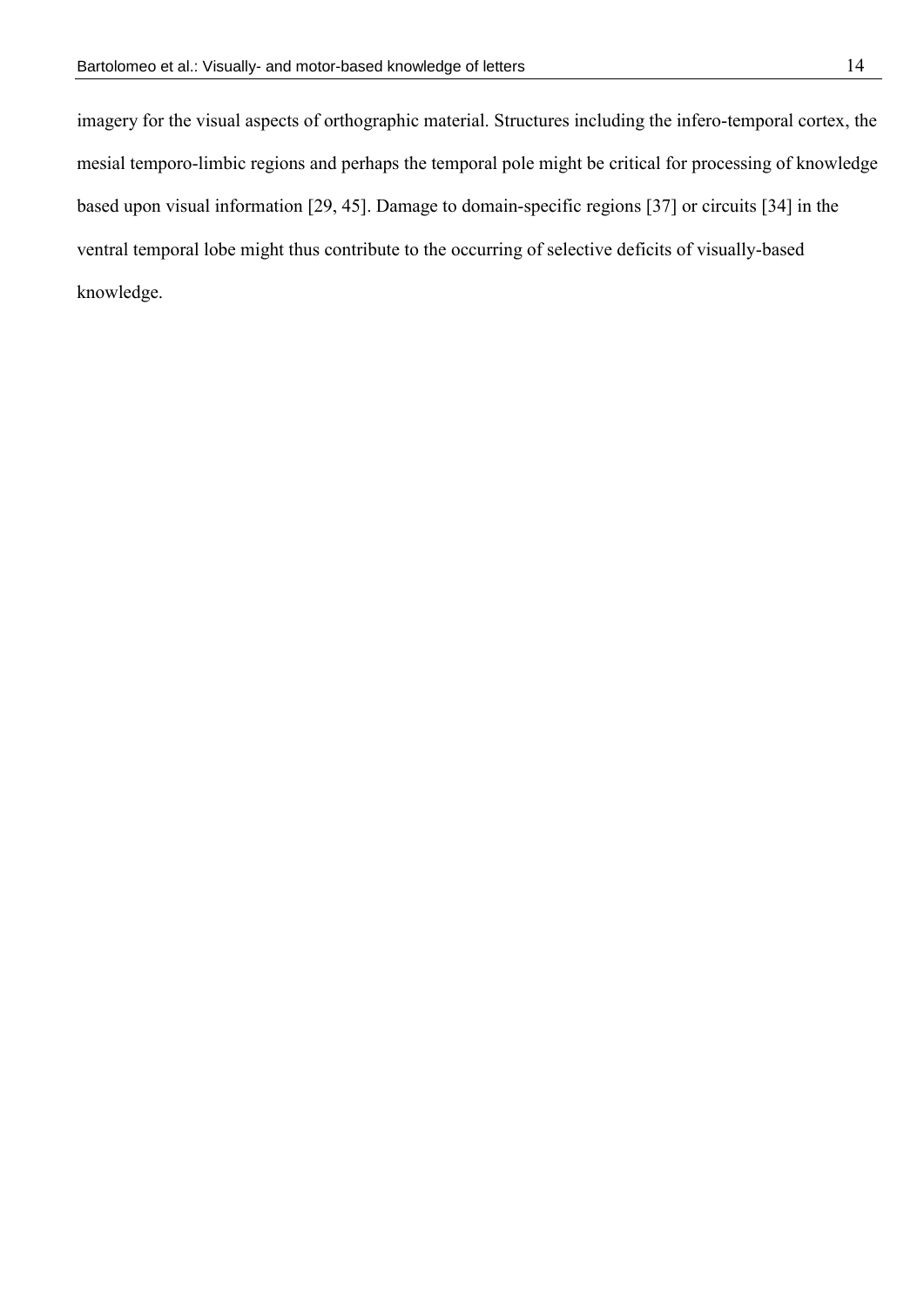#### **References**

1. Arguin, M and Bub, DN. Single-character processing in a case of pure alexia. Neuropsychologia 1993;31:435-58.

2. Bartolomeo, P. The relationship between visual perception and visual mental imagery: a reappraisal of the neuropsychological evidence. Cortex, under review.

3. Bartolomeo, P, Bachoud-Lévi, AC, de Gelder, B, Denes, G, Dalla Barba, G, Brugières, P and Degos, JD. Multiple-domain dissociation between impaired visual perception and preserved mental imagery in a patient with bilateral extrastriate lesions. Neuropsychologia 1998;36:239-49.

4. Bartolomeo, P, Bachoud-Lévi, AC and Degos, JD. A hidden letter identification deficit in a pure alexic patient. Poster presented at the Fourteenth European Workshop on Cognitive Neuropsychology, Bressanone, Italy, January 1996.

5. Bartolomeo, P, Bachoud-Lévi, AC, Degos, JD and Boller, F. Disruption of residual reading capacity in a pure alexic patient after a mirror-image right hemispheric lesion. Neurology 1998;50:286-8.

6. Bartolomeo, P, Bachoud-Lévi, AC and Denes, G. Preserved imagery for colours in a patient with cerebral achromatopsia. Cortex 1997;33:369-78.

7. Basso, A, Bisiach, E and Luzzatti, C. Loss of mental imagery: a case study. Neuropsychologia 1980;18:435-42.

8. Behrmann, M, Moscovitch, M and Winocur, G. Intact visual imagery and impaired visual perception in a patient with visual agnosia. Journal of Experimental Psychology: Human Perception and Performance 1994;20:1068-87.

9. Behrmann, M, Nelson, J and Sekuler, EB. Visual complexity in letter-by-letter reading: "pure" alexia is not pure. Neuropsychologia 1998;36:1115-32.

10. Behrmann, M, Plaut, DC and Nelson, J. A literature review and new data supporting an interactive account of letter-by-letter reading. Cognitive Neuropsychology 1998;15:7-51.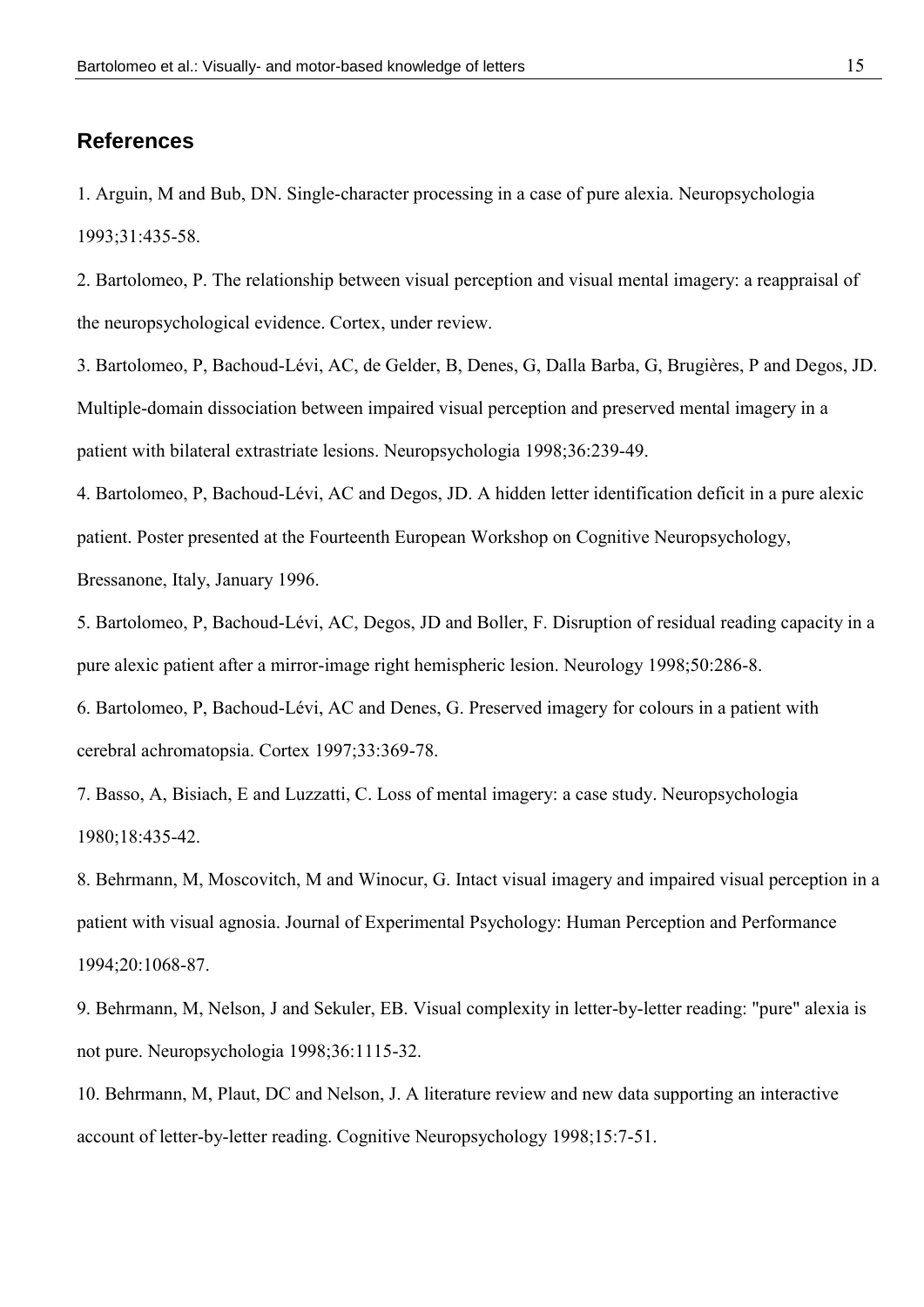11. Behrmann, M and Shallice, T. Pure alexia: A nonspatial visual disorder affecting letter activation. Cognitive Neuropsychology 1995;12:409-54.

12. Behrmann, M, Winocur, G and Moscovitch, M. Dissociation between mental imagery and object recognition in a brain-damaged patient. Nature 1992;359:636-7.

13. Chatterjee, A and Southwood, MH. Cortical blindness and visual imagery. Neurology 1995;45:2189- 95.

14. Coltheart, M, Hull, E and Slater, D. Sex differences in imagery and reading. Nature 1975;253:434-40.

15. Content, A, Mousty, P and Radeau, M. Brulex, une base de données lexicales informatisée pour le français écrit et parlé. L'Année Psychologique 1990;90:551-66.

16. Crary, M and Heilman, K. Letter imagery deficits in a case of pure apraxic agraphia. Brain and Language 1988;34:147-56.

17. Damasio, A. Time-locked multiregional retroactivation: A system-level proposal for the neuronal substrates of recall and recognition. Cognition 1989;33:25-62.

18. De Renzi, E and Lucchelli, F. The fuzzy boundaries of apperceptive agnosia. Cortex 1993;29:187-215.

19. De Vreese, LP. Two systems for colour-naming defects: Verbal disconnection vs colour imagery disorder. Neuropsychologia 1991;29:1-18.

20. Déjerine, MJ. Contribution à l'étude anatomo-pathologique et clinique des différentes variétés de cécité verbale [Contribution to the pathological and clinical investigation of different varieties of word blindness]. Mémoires de la Société de Biologie 1892;4:61-90.

21. Ellis, WD, editor. A source book of Gestalt psychology. New York: The Humanities Press, 1950.

22. Farah, MJ. The neurological basis of mental imagery: A componential analysis. Cognition

1984;18:245-72.

23. Farah, MJ. Is visual imagery really visual? Overlooked evidence from neuropsychology. [Review]. Psychological Review 1988;95:307-17.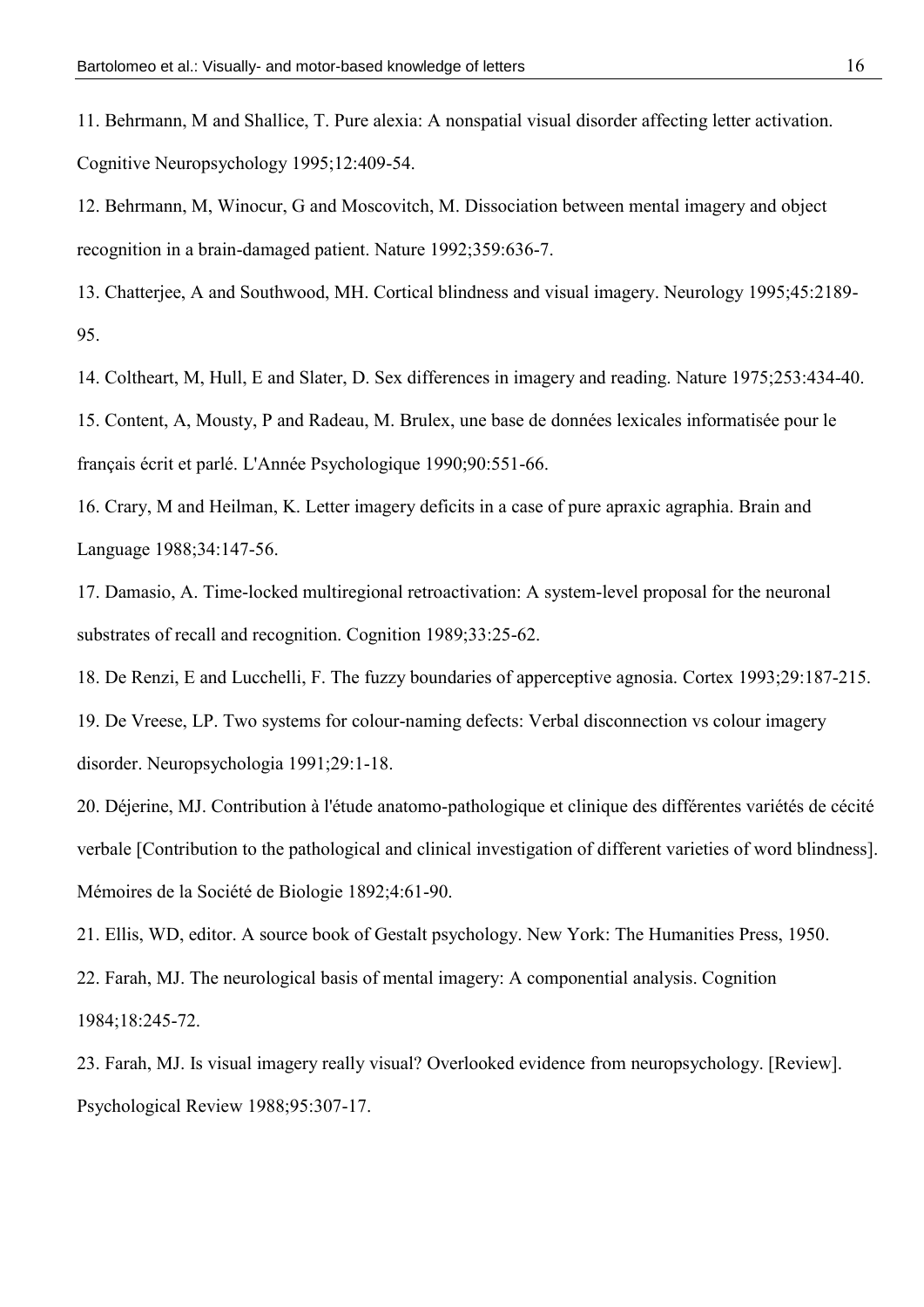24. Farah, MJ and Wallace, MA. Pure alexia as a visual impairment: A reconsideration. Cognitive Neuropsychology 1991;8:313-34.

25. Farnsworth, D. Farnsworth dichotomous test for colour-blindness - panel D-15. New York: The Psychological Corporation, 1947.

26. Finke, RA and Pinker, S. Spontaneous imagery scanning in mental extrapolation. Journal of Experimental Psychology: Learning, Memory and Cognition 1982;8:142-7.

27. Friedman, RB and Alexander, MP. Pictures, images, and pure alexia: A case study. Cognitive Neuropsychology 1984;1:9-23.

28. Friedman, RB and Alexander, MP. Written spelling apraxia. Brain and Language 1989;36:503-17.

29. Gainotti, G. What the locus of brain lesion tells us about the nature of the cognitive defect underlying category-specific disorders: a review. Cortex 2000;36:539-59.

30. Gelb, A and Goldstein, K. Zur Psychologie des optischen Wahrnehmungs- und Erkennungvorganges (Psychologische Analyse hirnpathologischer Fälle auf Grund von Untersuchungen Hirnverletzer, I.). Zeitschrift für die gesammte Neurologie und Physiologie 1918;41:1-143.

31. Goldenberg, G. Loss of visual imagery and loss of visual knowledge - A case study. Neuropsychologia 1992;30:1081-99.

32. Goldenberg, G. The neural basis of mental imagery. Baillière's Clinical Neurology 1993;2:265-86.

33. Goldenberg, G. Is there a common substrate for visual recognition and visual imagery? Neurocase 1998;4:141-7.

34. Ishai, A, Ungerleider, LG, Martin, A, Schouten, JL and Haxby, JV. Distributed representation of objects in the human ventral visual pathway. Proceedings of the National Academy of Sciences of the United States of America 1999;96:9379-84.

35. Ishihara, S. Tests for colour-blindness. Tokio: Kanehara Shup, 1974.

36. Jankowiak, J, Kinsbourne, M, Shalev, RS and Bachman, DL. Preserved visual imagery and categorization in a case of associative visual agnosia. Journal of Cognitive Neuroscience 1992;4:119-31.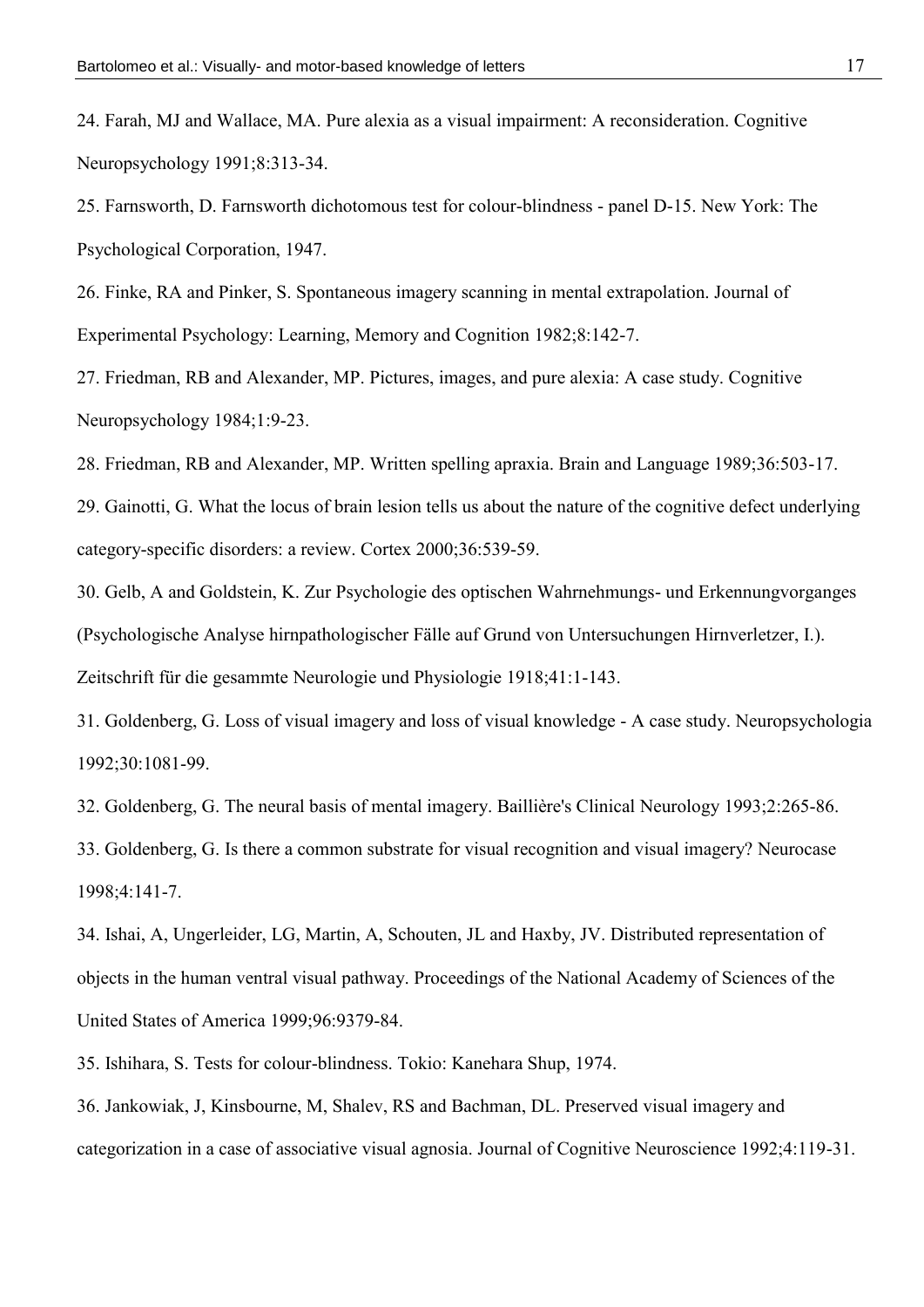37. Kanwisher, N. Domain specificity in face perception. Nature Neuroscience 2000;3:759-63.

38. Kosslyn, SM. Image and Mind. Cambridge, MA: Harvard University Press, 1980.

39. Kosslyn, SM. Image and Brain: The Resolution of the Imagery Debate. Cambridge, Mass.: The MIT Press, 1994.

40. Kosslyn, SM, Cave, CB, Provost, DA and von Gierke, SM. Sequential processes in image generation. Cognitive Psychology 1988;20:319-43.

41. Kosslyn, SM, Holtzman, JD, Farah, MJ and Gazzaniga, MS. A computational analysis of mental image generation: evidence from functional dissociations in split-brain patients. Journal of Experimental Psychology: General 1985;114:311-41.

42. Levine, DN, Mani, RB and Calvanio, R. Pure agraphia and Gerstmann's syndrome as a visuospatiallanguage dissociation: an experimental case study. Brain and Language 1988;35:172-96.

43. Luzzatti, C and Davidoff, J. Impaired retrieval of object-colour knowledge with preserved colour naming. Neuropsychologia 1994;32:933-50.

44. Mellet, E, Petit, L, Mazoyer, B, Denis, M and Tzourio, N. Reopening the mental imagery debate: lessons from functional anatomy. Neuroimage 1998;8:129-39.

45. Miceli, G, Fouch, E, Capasso, R, Shelton, JR, Tomaiuolo, F and Caramazza, A. The dissociation of color from form and function knowledge. Nature Neuroscience 2001;4:662-7.

46. Ohno, T, Bando, M, Nagura, H, Ishii, K and Yamanouchi, H. Apraxic agraphia due to thalamic infarction. Neurology 2000;54:2336-9.

47. Perri, R, Bartolomeo, P and Silveri, MC. Letter dyslexia in a letter-by-letter reader. Brain and Language 1996;53:390-407.

48. Price, CJ and Humphreys, GW. Letter-by-letter reading? Functional deficits and compensatory strategies. Cognitive Neuropsychology 1992;9:427-57.

49. Riddoch, MJ. Loss of visual imagery: A generation deficit. Cognitive Neuropsychology 1990;7:249-73.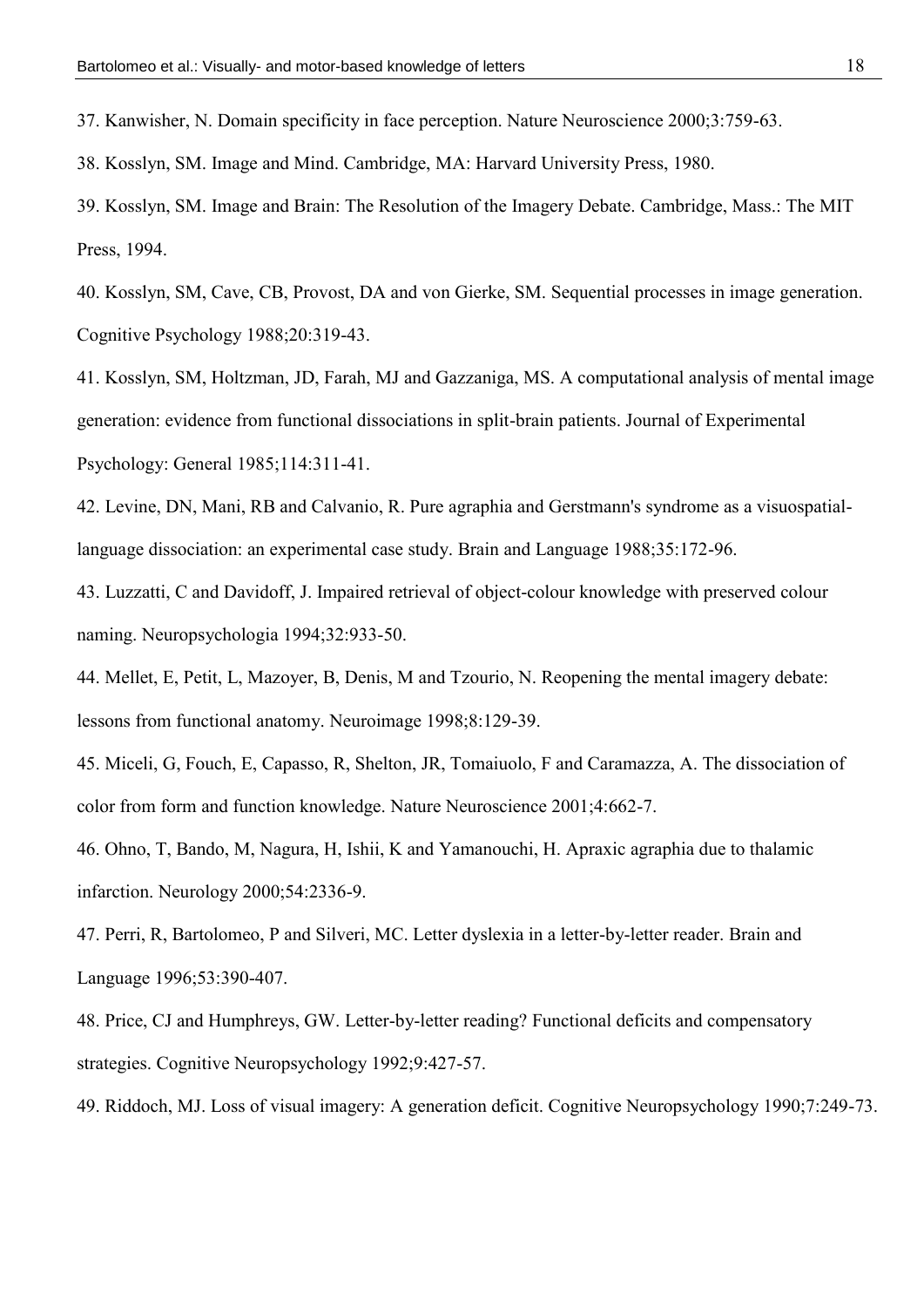51. Seki, K, Yajima, M and Sugishita, M. The efficacy of kinesthetic reading treatment for pure alexia. Neuropsychologia 1995;33:595-609.

52. Shelton, PA, Bowers, D, Duara, R and Heilman, KM. Apperceptive visual agnosia. A case study. Brain and Cognition 1994;25:1-23.

53. Sheridan, J and Humphreys, GW. A verbal-semantic category-specific recognition impairment.

Cognitive Neuropsychology 1993;10:143-84.

54. Sirigu, A and Duhamel, JR. Motor and visual imagery as two complementary but neurally dissociable mental processes. Journal of Cognitive Neuroscience in press;

55. Teuber, H-L. Kurt Goldstein's role in the development of neuropsychology. Neuropsychologia 1966;4:299-310.

56. Warrington, EK and James, M. The Visual Object and Space Perception Battery. Bury St Edmunds: Thames Valley Test Company, 1991.

57. Weber, RJ and Castleman, J. The time it takes to imagine. Perception and Psychophysics 1970;8:165-8.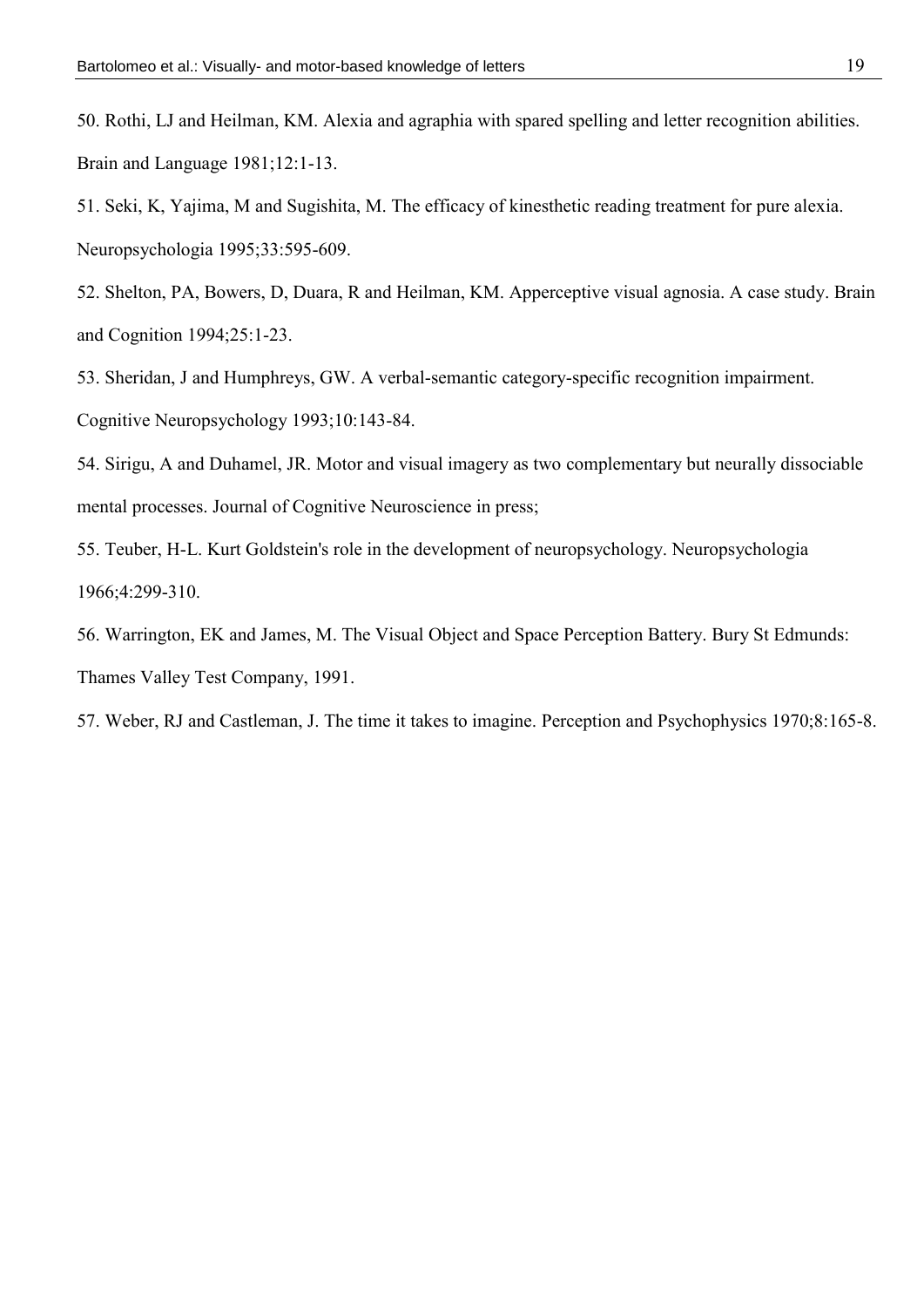| Subtest                          | VSB's score | Cut-off score |
|----------------------------------|-------------|---------------|
| Screening test $(N=20)$          | 20          | $\geq$ 15     |
| Incomplete letters $(N=20)$      | 20          | $\geq 16$     |
| Silhouettes $(N=30)$             | 19          | $\geq$ 15     |
| Object decision $(N=20)$         | 15          | $\geq$ 14     |
| Progressive silhouettes $(N=20)$ | 9           | $\leq$ 15     |
| Dot counting $(N=10)$            | 10          | $\geq 8$      |
| Position discrimination (N=20)   | 19          | $\geq$ 18     |
| Number location (N=10)           | 10          | $\geq$ 7      |
| Cube analysis $(N=10)$           | 9           | $\geq 6$      |
|                                  |             |               |

Table 1. VSB's performance on the VOSP [56].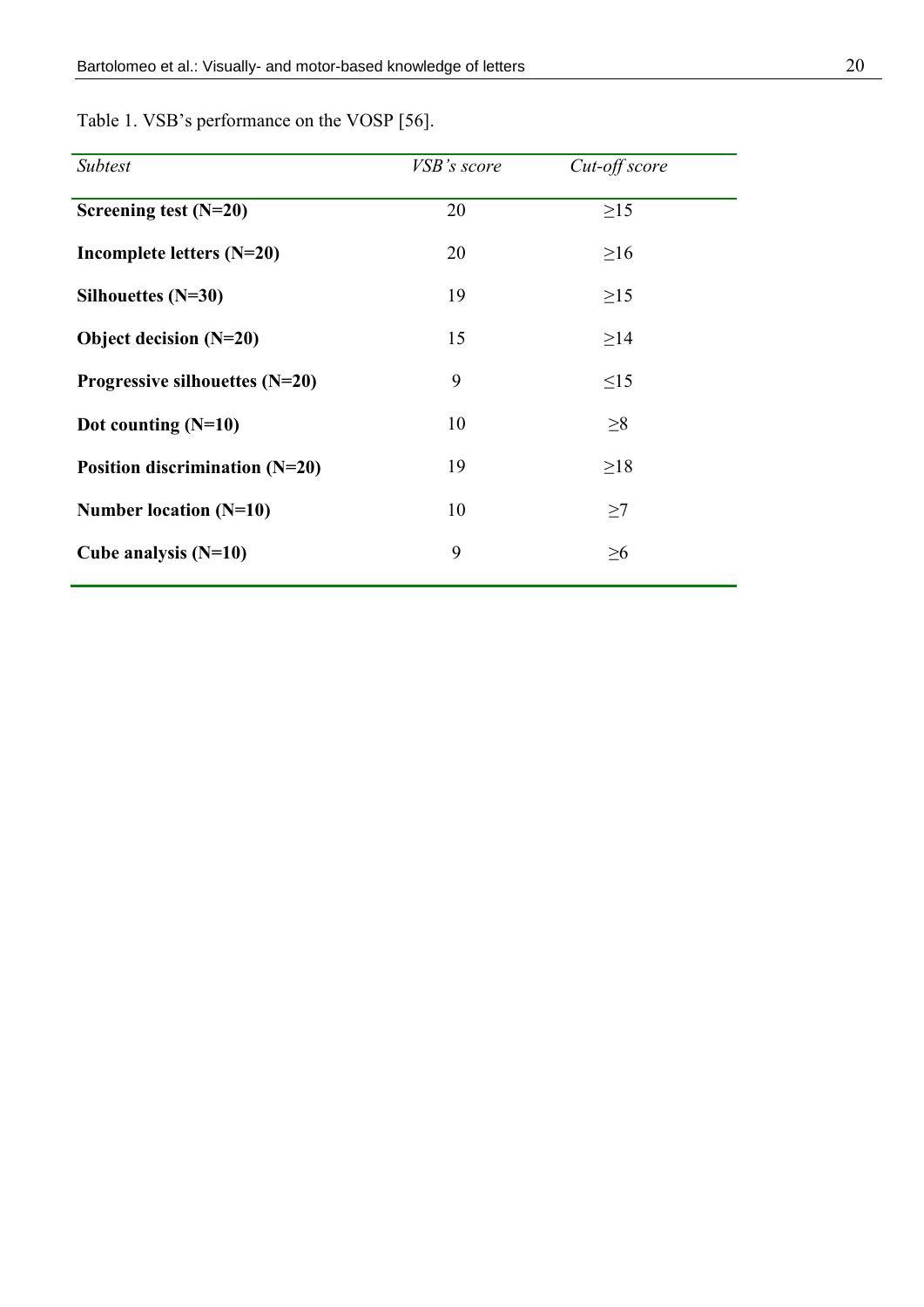Table 2. Performance (number and percentage of correct responses) of VSB and controls on tests tapping mental imagery for letters and words.

| Subject                |                           |             | Presence of Presence of Mental letter Presence of Presence of |              |                | Presence of  |
|------------------------|---------------------------|-------------|---------------------------------------------------------------|--------------|----------------|--------------|
|                        | curved lines curved lines |             | construction ascenders                                        |              | ascenders or   | ascenders or |
|                        | $N = 26$                  | with finger | $N = 26$                                                      | or           | descenders     | descenders   |
|                        |                           | tracing     |                                                               | descenders   | (letters) with | (words)      |
|                        |                           | $N = 26$    |                                                               | (letters)    | finger tracing | $N=40$       |
|                        |                           |             |                                                               | $N = 26$     | $N = 26$       |              |
| <b>VSB</b>             | 16(62%)                   | $26(100\%)$ | 5(19%)                                                        | 5(19%)       | 16(62%)        | 22(55%)      |
|                        | 19(73%)                   |             |                                                               |              |                | 28 (70%)     |
| <b>Controls: mean</b>  | 24.67 (95%)               |             | $20.83(80\%)$                                                 | 25.50        |                | 37.83 (95%)  |
|                        |                           |             |                                                               | (98%)        |                |              |
| <b>Controls: SD</b>    | 1.75                      |             | 4.45                                                          | 0.55         |                | 2.04         |
| <b>Controls: Range</b> | $22 - 26$                 |             | $14 - 26$                                                     | $25 - 26$    |                | 34-39        |
|                        | $(85-100\%)$              |             | $(54-100\%)$                                                  | $(96-100\%)$ |                | $(85-96%)$   |
|                        |                           |             |                                                               |              |                |              |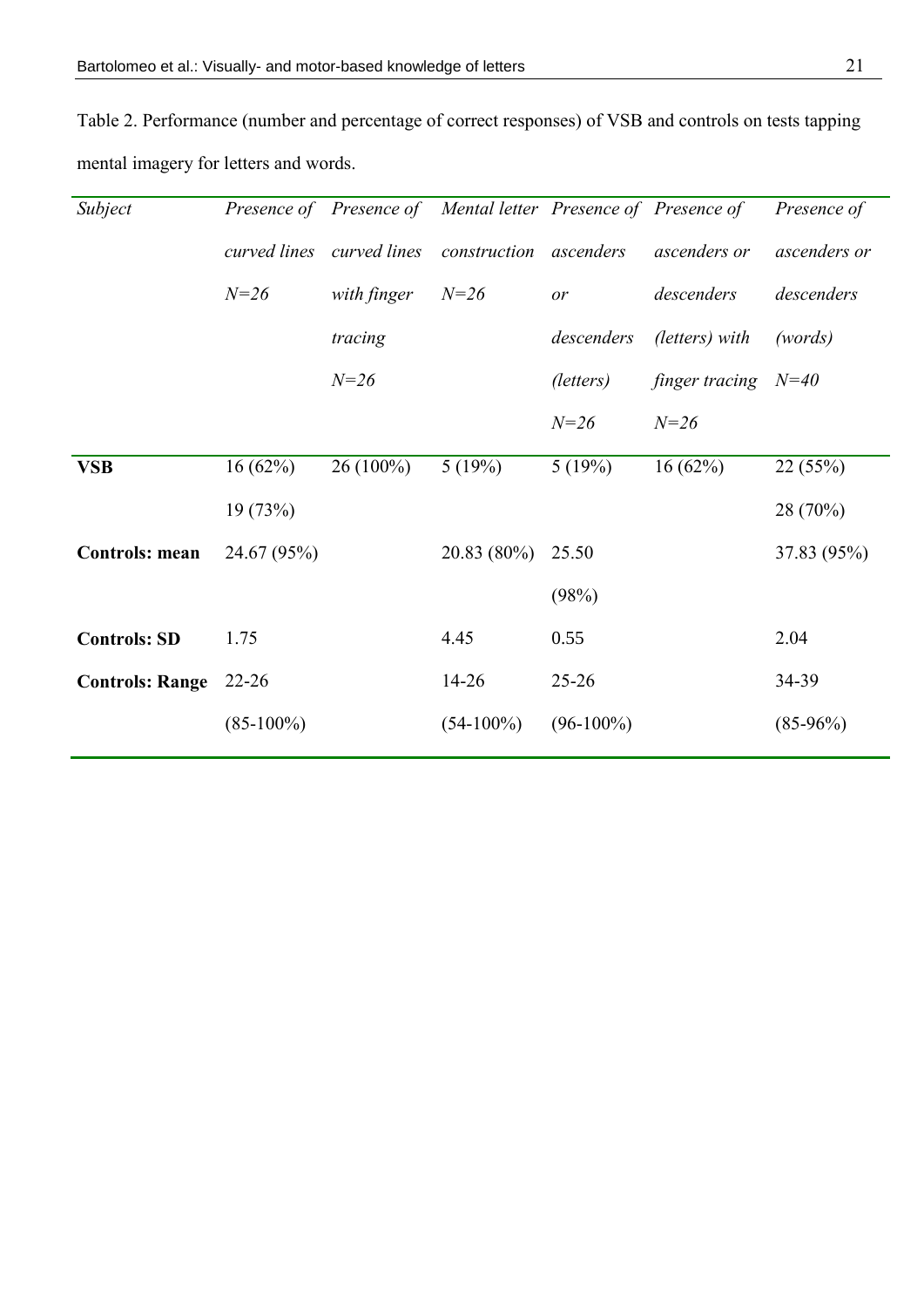| Subject                | Object form 1 | Object form 2    | Animal size  | Discriminating |
|------------------------|---------------|------------------|--------------|----------------|
|                        | (high/wide)   | (bigger/smaller) | $N = 26$     | detail         |
|                        | $N = 26$      | $N = 18$         |              | $N=10$         |
| <b>VSB</b>             | $25(96\%)$    | $18(100\%)$      | $26(100\%)$  | 7(70%)         |
|                        |               |                  |              | $8(80\%)$      |
| <b>Controls: mean</b>  | 24.00 (92%)   | $18.00(100\%)$   | 25.50 (98%)  | $9.00(90\%)$   |
| <b>Controls: SD</b>    | 1.10          | 0.00             | 0.84         | 0.90           |
| <b>Controls: Range</b> | $23 - 25$     |                  | $24 - 26$    | $8 - 10$       |
|                        | $(88-100\%)$  |                  | $(92-100\%)$ | $(80-100\%)$   |
|                        |               |                  |              |                |

Table 3. Performance (number and percentage of correct responses) of VSB and controls on tests tapping mental imagery for object form and size.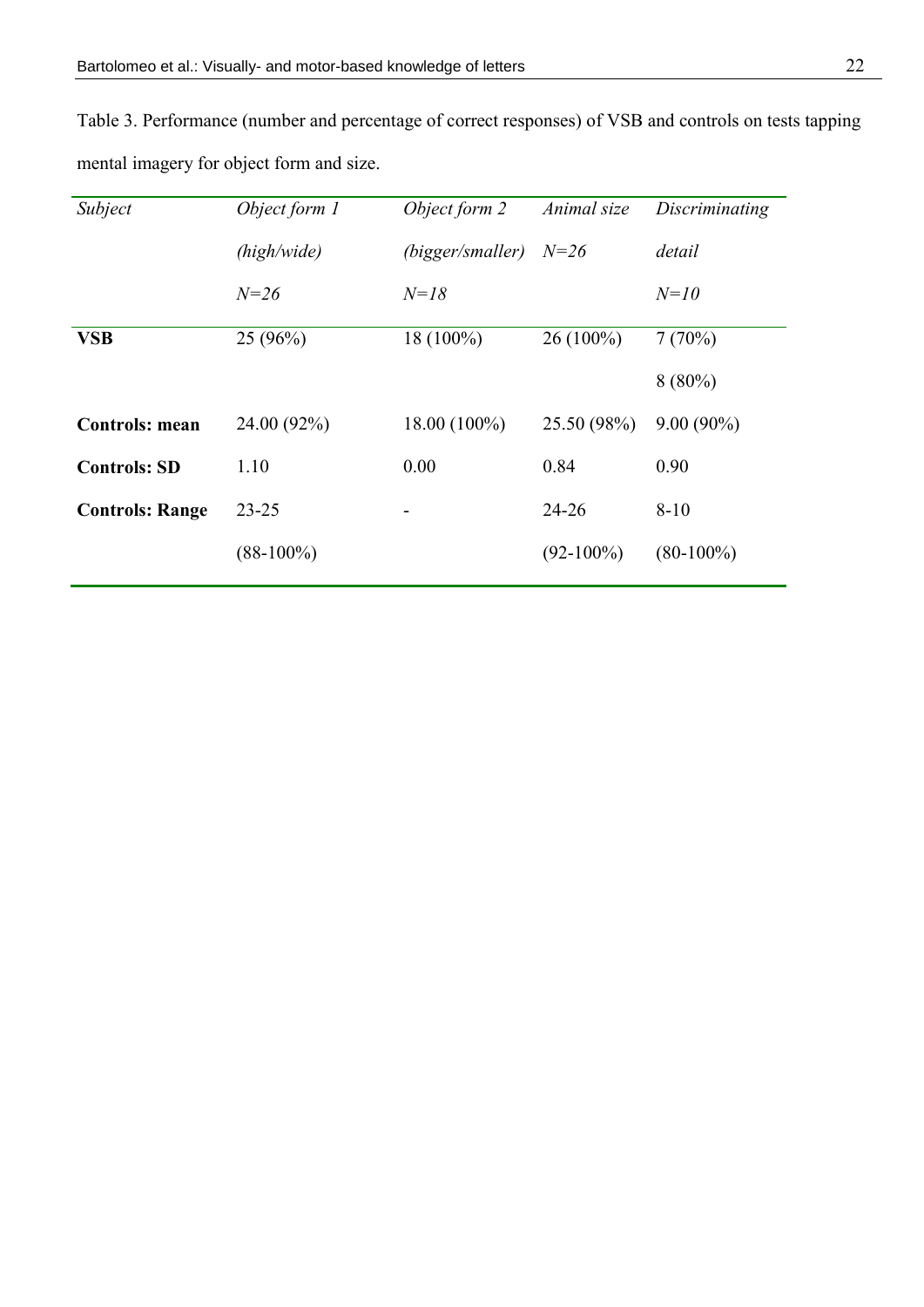| Subject                | Mental hue     | Typical colour | Correctly coloured |
|------------------------|----------------|----------------|--------------------|
|                        | discrimination | $N=20$         | alternative        |
|                        | $N=15$         |                | $N = 20$           |
| <b>VSB</b>             | 10(67%)        | $20(100\%)$    | $18(90\%)$         |
| <b>Controls: mean</b>  | 13.44 (89%)    |                | 18.00 (90%)        |
| <b>Controls: SD</b>    | 1.34           |                | 1.58               |
| <b>Controls: Range</b> | $11 - 15$      |                | $16 - 20$          |
|                        | $(73-93%)$     |                | $(80\% - 100\%)$   |

Table 4. Performance (number and percentage of correct responses) of VSB and controls on tests tapping mental imagery for colours.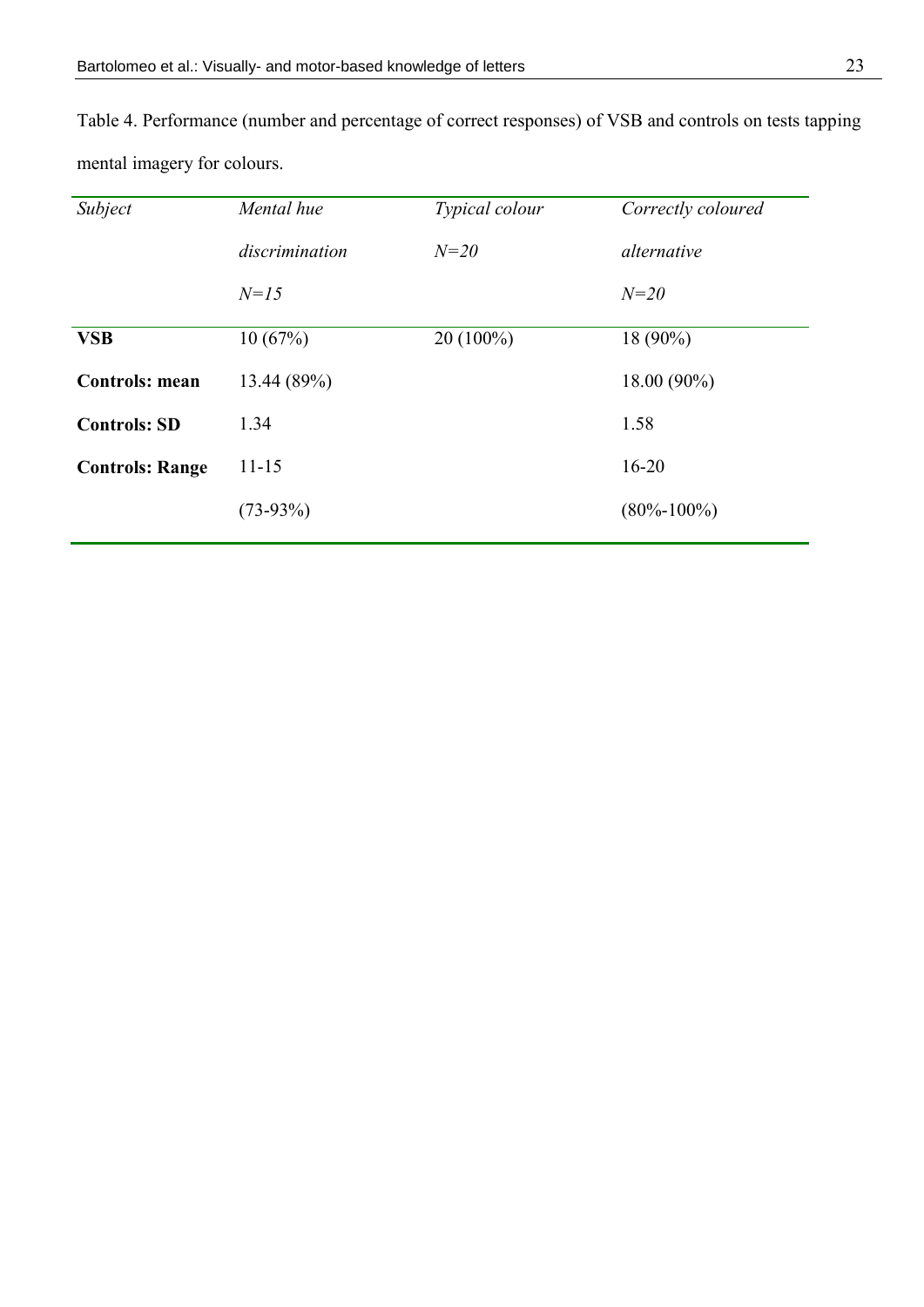Table 5. Performance (number and percentage of correct responses) of VSB and controls on tests tapping mental imagery of familiar faces and perception and imagery of spatial relationships.

| Subject                | Familiar faces | Spatial relationships: | Spatial relationships: |
|------------------------|----------------|------------------------|------------------------|
|                        | $N = 18$       | perception             | imagery                |
|                        |                | $N = 32$               | $N = 32$               |
| <b>VSB</b>             | 15(83%)        | $32(100\%)$            | 22(69%)                |
| <b>Controls: mean</b>  | 15.00(83%)     | 32 (100%)              | 26.90 (84%)            |
| <b>Controls: SD</b>    | 1.10           | 0.00                   | 3.07                   |
| <b>Controls: Range</b> | $14-16$        | -                      | $22 - 32$              |
|                        | $(78-89%)$     |                        | $(69-100\%)$           |
|                        |                |                        |                        |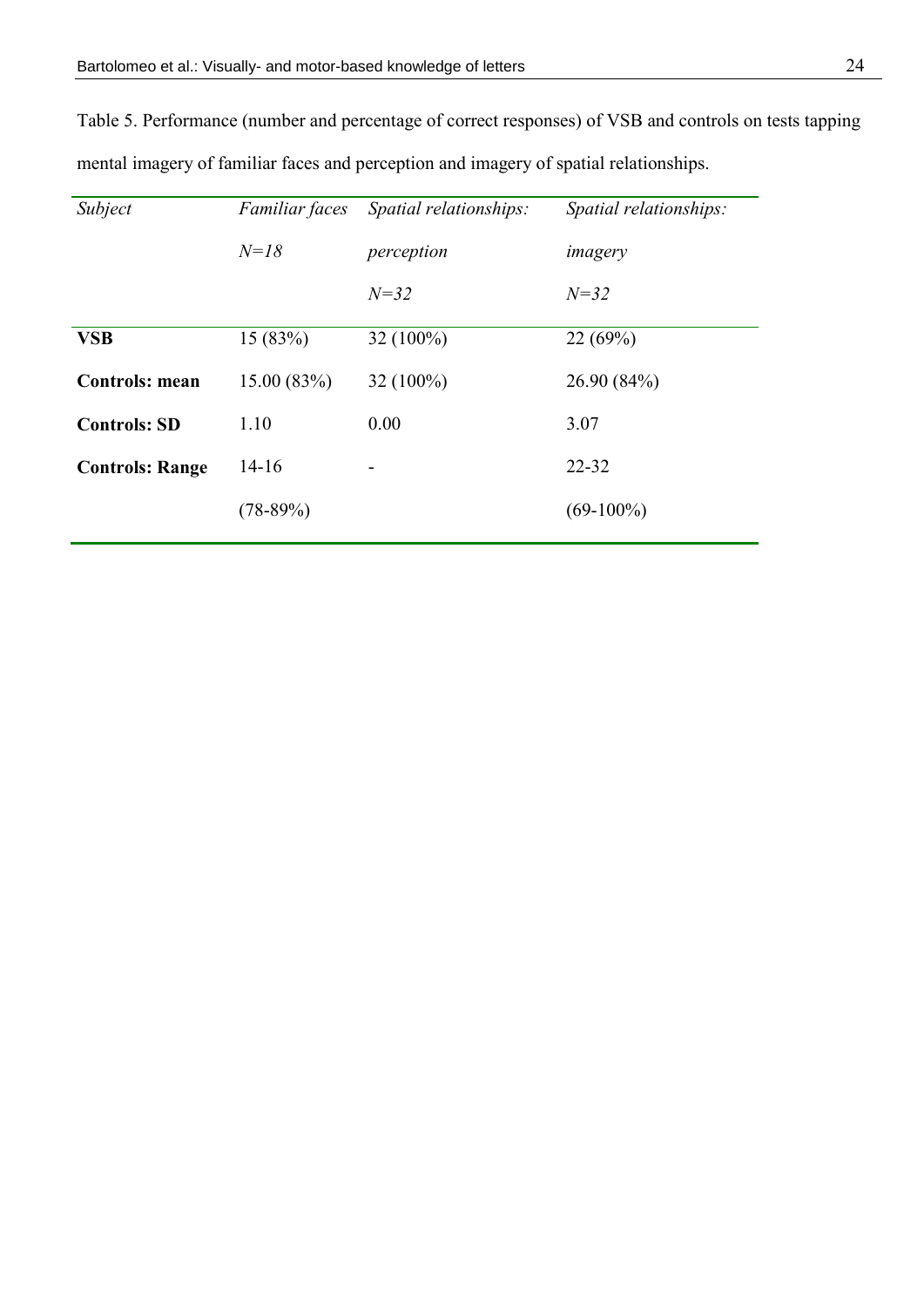### **Figure legends**

- Fig. 1. FLAIR MRI axial scans showing a temporal-parietal lesion in the left hemisphere.
- **Fig. 2.** Writing on dictation of the following items: 'amour' (love), 'animal', 'cerveau' (brain), 'activité' (activity, note the addition of a final e), "ciel" (sky), "boite" (box), "homme" (man, note the omission of the 'o'), 'un gars' (a boy, the 'n' is replaced by a 'm'), 'les oiseaux chantent dans les buissons' (the birds are singing in the bushes).
- **Fig. 3.** Mean reading time for correctly read words of different length.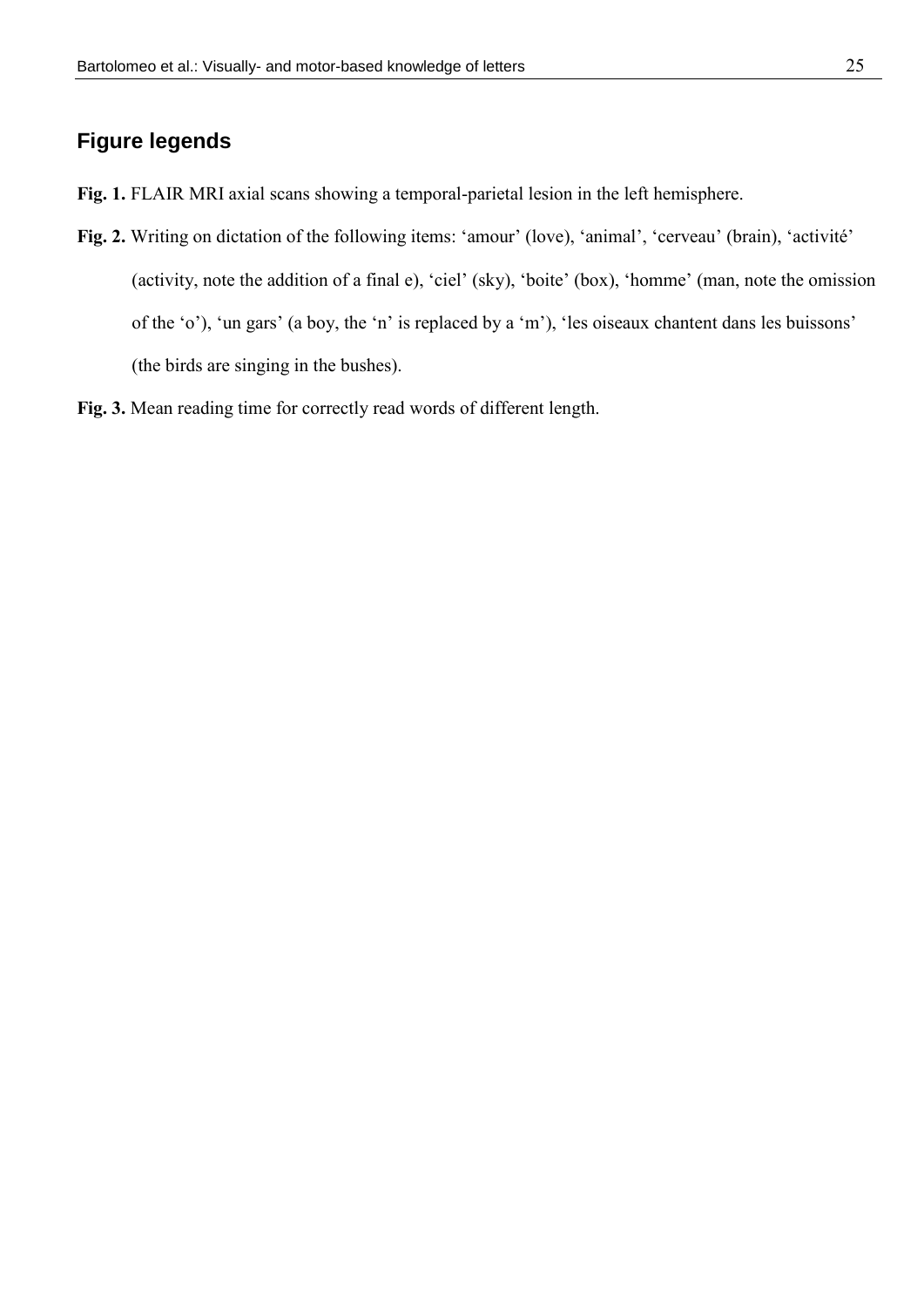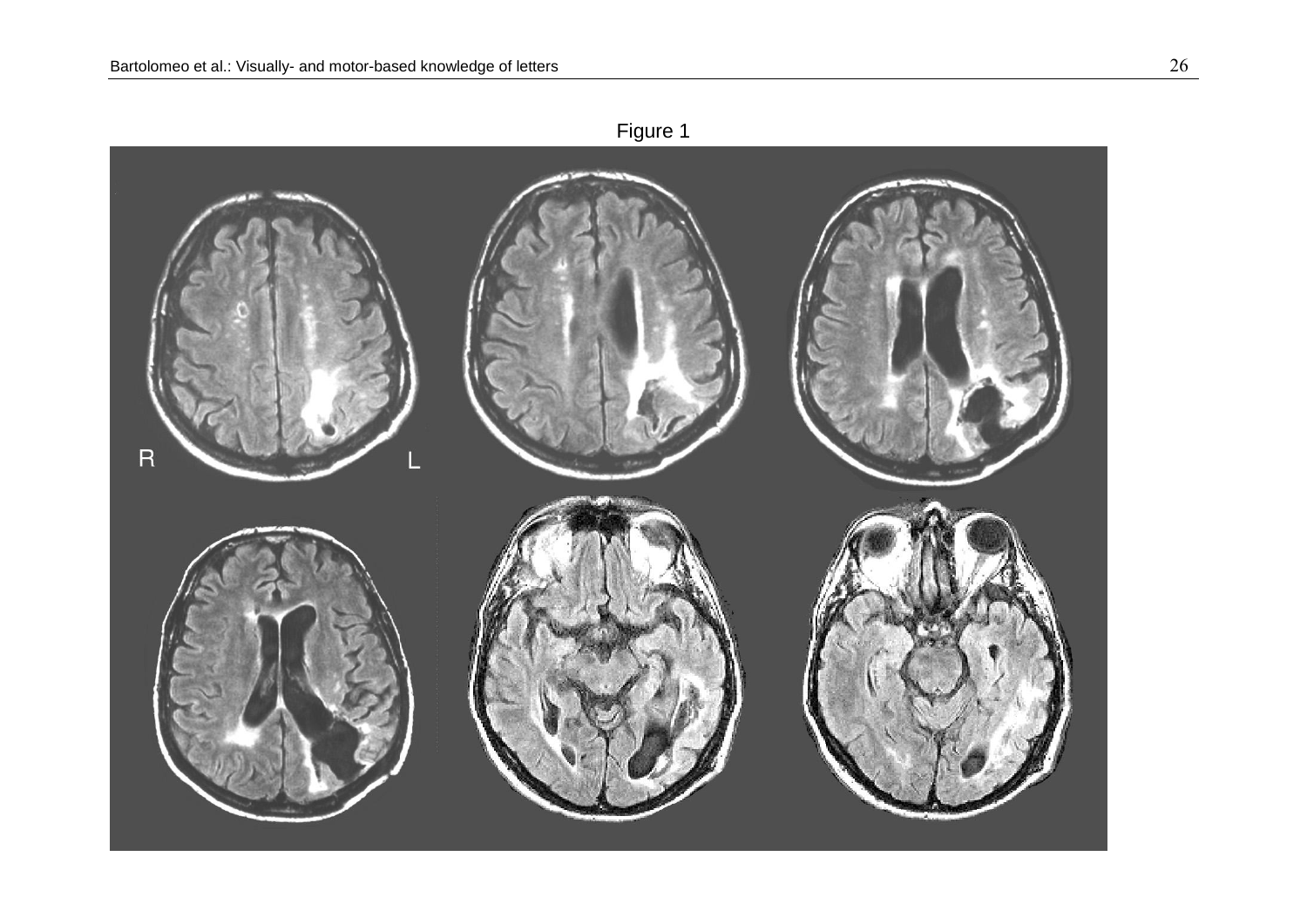Figure 2

 $AMouR$ AHIMAL<br>Carlan Activitée Ciel Boite Um Pars 2 sylans chanten